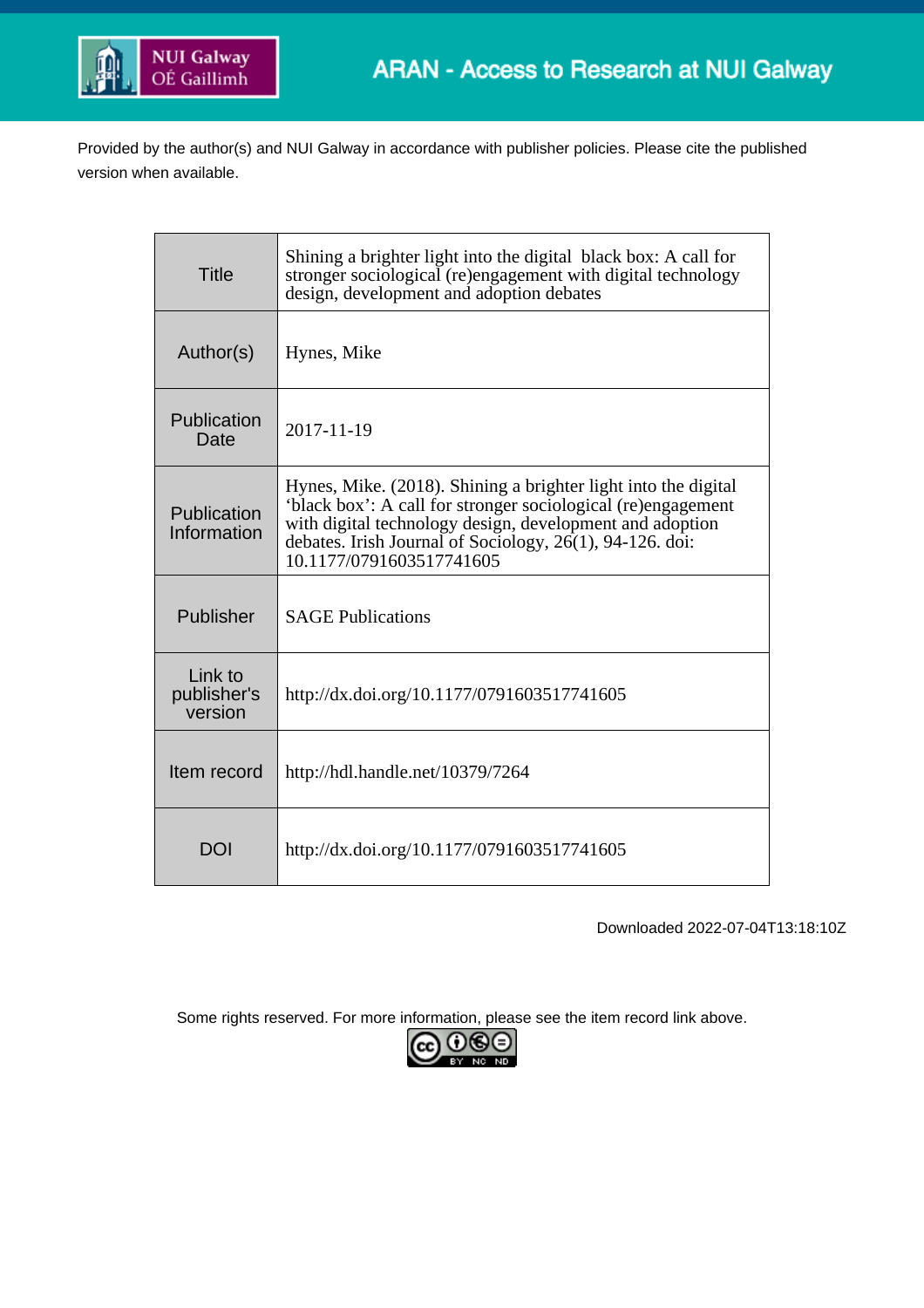# **Shining a Brighter Light into the Digital 'Blackbox':**

A call for stronger sociological (re)engagement with digital technology design, development and adoption debates

**\_\_\_\_\_\_\_\_\_\_\_\_\_\_\_\_\_\_\_\_\_\_\_\_\_\_\_\_\_\_\_\_\_\_\_\_\_\_\_\_\_\_\_\_\_\_\_\_\_\_\_\_\_\_\_\_\_\_\_\_\_\_\_\_\_\_\_\_\_\_\_\_\_\_\_\_\_\_**

### Mike Hynes School of Political Science & Sociology

#### \_\_\_\_\_\_\_\_\_\_\_\_\_\_\_\_\_\_\_\_\_\_\_\_\_\_\_\_\_\_\_\_\_\_\_\_\_\_\_\_\_\_\_\_\_\_\_\_\_\_\_\_\_\_\_\_\_\_\_\_\_\_\_\_\_\_\_\_\_\_\_\_\_\_\_\_\_\_\_\_\_\_\_\_\_\_\_\_\_\_\_\_\_\_\_\_\_\_\_\_\_\_\_\_\_\_\_\_\_\_\_\_\_\_\_\_\_\_\_\_\_\_\_\_\_\_\_\_ ABSTRACT

*Keywords*: Technology Fake News Alternative Facts Digital Communications Web 2.0

Technology permeates our lives having significant effects on how we communicate, live, work and play. Information Communication Technologies have allowed individuals stay connected to family, friends and work colleagues and has brought about broad societal benefits. But technologies are not limited to having positive impacts and consequences; they have led to widespread job loss in particular industries with consequential negative social costs, others to the development of globally destructive weaponry and increased environmental harm. This paper has three aims. Overall, it is a call for stronger sociological (re)engagement in crucial digital technology debates and its significant and frequently disruptive nature upon society. Thus, it begins with a review of key literature with respect to traditional technology development processes. A theory is presented on the phenomenon of 'fake news' and how digital communications and the unrestrained 'wild west culture of the Web 2.0 revolution' have facilitated a state where fact and fiction wrestle for online attention and popularity. The paper concludes with a brief look at areas of particular concern with regards to contemporary technology development and a call for sociology to reposition itself centrally in debates about new digital technologies that are fundamentally changing societies, communities and lives.

# **Introduction**

Technology pervades our everyday lives, and in contemporary societies its design, development, adoption and use has significant effects on how we communicate, live, work and play. It has been a force for some good and has been part of an era of progress and development unrivalled in human evolution, shaping lives in countless ways. It can be said that technology has markedly shaped society as we know it today. We are living longer and frequently healthier lives often because of new technologies. Information Communication Technologies (ICTs) have allowed us to remain continually connected to family, friends and work colleagues and has brought broad benefits to economies and entire communities in the developed and developing worlds. It is true to say that technology has helped more people live more comfortable lives than at any previous point in history, improved communications and ease of access to information, enhanced the convenience of travel, improved entertainment, and increased work efficiency and productivity. But it is also true that technologies have led to widespread job loss in certain industries,<sup>1</sup> been suggested to be undermining human flourishing and well-being, 2

and led to the development of global destructive weapons and ever increasing environmental harm.<sup>3</sup> Not all technological innovation is desirable nor is its fast rate of development of the greatest economic and social benefit, and whether technologies develop in a right or wrong direction largely depends on who controls it and for what purpose the technology is put. There is a need to view technological development much more as a social activity with social aims needing appropriate social controls and not as technical advance for its own sake, lacking any social dimension. However, many view new digital ICTs, in particular, as somewhat of a 'blackbox', affording it levels of autonomy that allow it impact on society unhindered and unimpeded by rigorous social inquiry, scrutiny and control. We must be mindful of technology's impacts and contest its design, development, direction and adoptions processes where appropriate, and not leave these crucial decisions to engineers, scientists, futurists, and the powerful corporate forces urging unrestricted development. An absence of critical rigorous investigation of technology development will have far-reaching impacts and consequences for society. For instance, in Ireland the costs of large-scale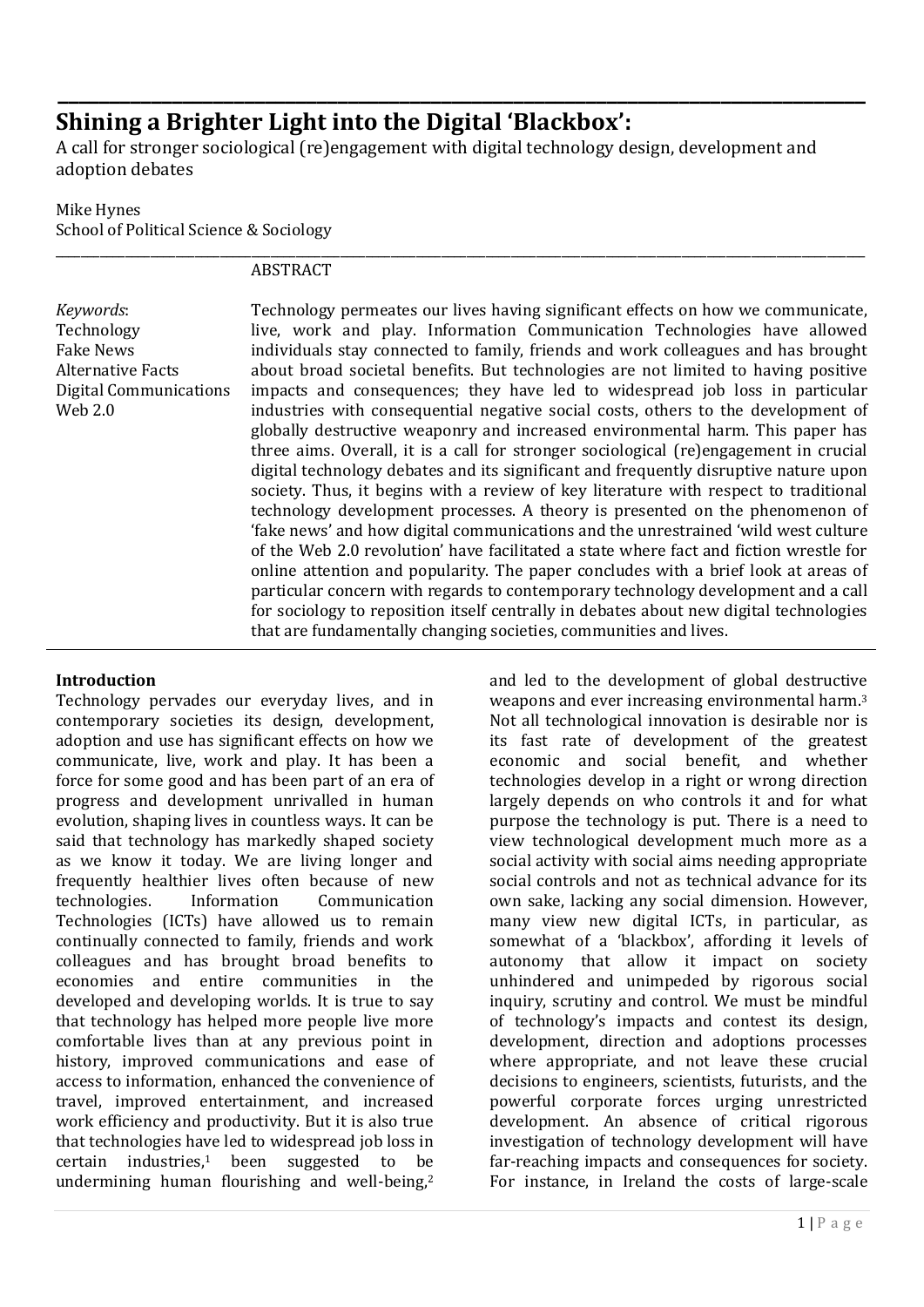technology projects such as PPARS<sup>4</sup> and eVoting machines<sup>5</sup> stand testimony to ill thought-out projects that paid insufficient attention to the social and cultural dimensions of technology development and adoption practices. If sociology concedes this investigative space we are allowing others dictate and drive explicit agendas and visions of society, unchallenged by the people whose role it is to understand and organise knowledge about social life.

This paper has three main aims. It is principally a call for stronger sociological (re)engagement in the design, development, and adoption of digital technologies which are having significant impacts on contemporary societies. The following section explores key literature and the rich tradition of sociological - and other closely related disciplines engagement with technology design and development processes in the past. This is followed by a consideration of a particular area of concern that requires more rigorous sociological attention because of its broad political and societal impacts, and an issue that has received extensive recent attention. It focusses on one particular contemporary area of technology development and widespread adoption; online digital communications. News shapes our sense of the world, of what is important, and it provides the basis of our shared experiences and knowledge upon which democracy is built. Indeed, news has traditionally served as a common good, enabling people to connect to others and engage with the public issues they encounter in everyday life (Swart et al., 2017). But the circulation of 'false narratives', 'fake news', 'alternative facts', lies and conspiracy theories have weakened the knowledge many people rely on to make important political and life decisions. With a focus on the consumption of fake news, this section of the paper offers a theory on how the unrestrained 'wild west culture of the Web 2.0 revolution' (cf: Keen, 2008) has created a condition where fact and fiction tussle for online attention and reputation.<sup>6</sup> Fabricated stories posing as real news or serious journalism influences public opinion and digital communications, most notably the Internet, has changed the dynamics of information transmission leading to a news environment that mirrors and contributes to a highly polarised political system and a preference for opinionated rather than objective news. The paper concludes with a brief summary of some key areas of particular concern with regards to technology development, use and dominances in society and a call for sociology to (re)engage in this arena of inquiry and debate with more conviction,

vigour, and attention, and to better understand technology in all its glory and faults. Technology is not determinist in nature and does not shape society in and of its own right. Instead, it is developers, futurists, and venture capitalists that have been, heretofore, allowed a dominant role in developing any and all technologies as they choose, leaving the costs of such development for others to comprehend and, indeed, deal with. Technical progress influences our lives and the state of society and is a deliberate and highly organised social activity. It is not limited to positive effects and outcomes and Sociologists are often set the task of retrospectively explaining any negative consequences in historical and reactive ways. Yet current economic orthodoxies regard the potential and actual ability to innovate and development new technological artefacts as the bedrock of present and future economic success. Moreover, the sociological starting point in the study of technologies must be the identification of the interests that control and direct particular technologies, and how they come to be used in pursuit of particular ends. In seeking stronger social scientific engagement with this and other such contemporary technology issues and concerns it is helpful to reflect on others in the past who have taken a more critical approach to technology innovation, design, development and adoption processes.

#### **Back to the Future: Learning from Earlier Engagements with Technology**

The history of technology and its development is the history of the invention of tools and techniques and is as old as man himself.<sup>7</sup> While there were important social theorists in the past number of centuries who explored the subject, often reacting to the dynamism of Marx's analysis, $8$  systematic attention to technology and its social relations, it is suggested, was absent for much of the  $20<sup>th</sup>$  century (Weinstein, 1982; Westrum, 1991). While Woolgar (1991) notably announced a 'turn to technology' in the social studies of science in the early 1990s, there is evidence of important social scientific inquiry and engagement with technological development and impacts beginning some time earlier (MacKenzie and Wajcman, 1999; Pinch and Bijker, 1984; Russell, 1986; Del Sesto, 1983). Previous to this, the German philosopher Günther Anders wrote about the 'phantom world of television' (1956) and how the televisual experience substitutes images for experience in people's lives, and the French sociologist Jacques Ellul expressed the view that man was in danger of losing control to artificial and autonomous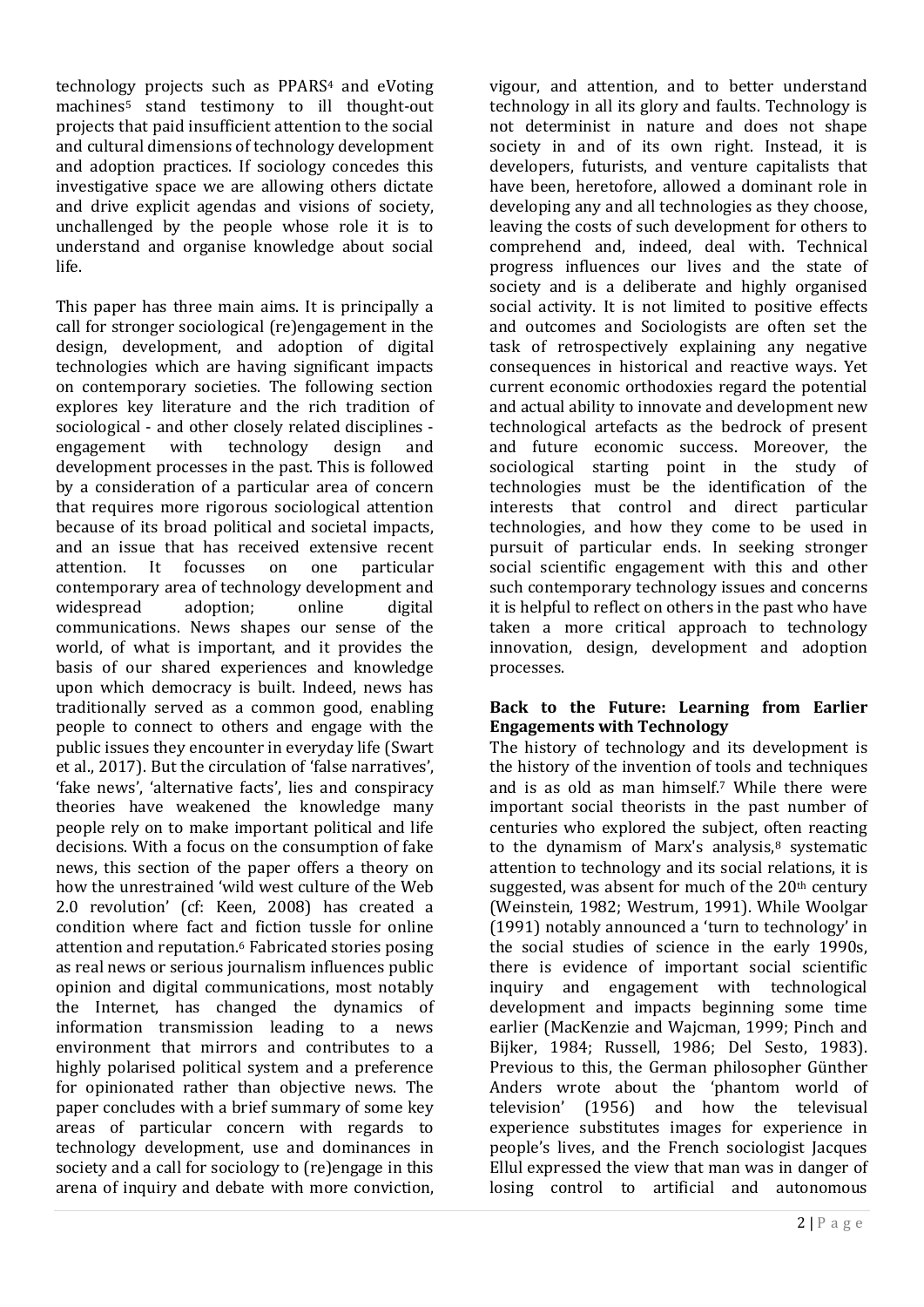technologies, subordinating ends to means, and the solution was to be more aware of the problem and more reflective about its development and use (Ellul et al., 1964; Ellul, 1963).

For some within the social sciences in the more recent past, there is a tendency to be more reactionary than proactive in confronting many of digital technology's unfavourable effects and costs, often viewing it in broad deterministic manner. Technological Determinism (TD) is a reductionist theory that suggests technologies drive the development of social structures and cultural values and seeks to understand technological developments as the key mover in history and social change. The term was first coined by Thorstein Veblen, an American Sociologist, in his book *The Theory of the Leisure Class* (1899) and it is the belief that the characteristics inherent in new technology manage the direction of its development and set the conditions for social transformation. This position is argued to be a widely held public and media perception of the relationship between technology and society (Hirst, 2012; Smith and Marx, 1994). Instead of considering technology as part of a larger spectrum of human activity, determinists view technology as the basis for much of human action.<sup>9</sup> Technology, and technological change, are suggested to be autonomous factors impacting on society from outside, and determinism focuses concern on how to adapt to new technology and not on how to shape its development, a basis of strong criticism for some (MacKenzie and Wajcman, 1999; Feenberg, 1992). Determinists believe improvements in technology drive the development of social and cultural conditions according to technology's own logic but if this is the case, Winner (1977) maintains, what began more than a million years ago as a human creation has taken on a life of its own, with technology evolving according to its own inner dynamic unrestrained by social arrangements, culture, and thought.

Smith and Marx (1994) uphold that the sense of technology's power as a crucial agent of change has a prominent place in the culture of modernity. For example, even those individuals who chose not to use computers must still have to accommodate their ways into everyday working and domestic life. Computers are now standard appliances and tools in supermarkets, banks, post offices, libraries, schools, airlines, hospitals, and of course at work; few elements of contemporary life remain unaffected by new or existing ICTs. Other technologies also impact on daily life such as the

automobile, electricity, antibiotics, contraceptive devices and various types of weaponry, to mention but a few. The structure of such popular accounts conveys a vivid sense of efficacy of technology as the driving force of history and "taken together these narratives give credence to the idea of technology as an independent entity, a virtually autonomous agent of change" (Smith and Marx, 1994: xi).

Some deterministic techno-optimists claim that technology is an autonomous self-correcting system. This is expressed in the faith that technological innovations will automatically and without human guidance solve problems, albeit some problems already created by previous technologies (Mesthene, 1969). Such technological optimism and belief in continual progress permeates contemporary industrial societies, it is claimed (Huesemann and Huesemann, 2011). According to Mesthene (1969), technology induces social change in two ways; by creating new opportunities and by generating new problems for individuals and societies. In a direct response to Mesthene, McDermott (1969) takes issue with the notion that technology is a self-correcting system and the idea of 'laissez innover' which had been suggested would benefit all of mankind. McDermott believed that a small number of elite dictated the direction of technology and the majority of people, when "placed in a position where social behaviour is governed largely by the principle of blind obedience", were led (1969: 643).

Determinism is often referred to in conventional ways and it is common to find discussions of hard and soft determinism (Smith and Marx, 1994). Chandler (1995) viewed hard (or strong) determinism as an extreme stance; that a particular technology is either a sufficient condition or sole cause determining social organisation and development and that certain consequences are seen as inevitable, or at least highly probable. Criticism of hard determinism centres on the fact that it invariably puts technology in a position of absolute power over society, and the future direction it may take. This led people to a feeling of helpless to changes in the direction technologies were presumed to be driving society. Soft (or weak) determinism, more widely accepted, maintains that particular technologies are merely "enabling or facilitating factors leading to potential opportunities which may not be taken up in a particular society or period of time" (Finnegan, 1988: 38). It positions technology in a "more varied and complex social, economic, political and cultural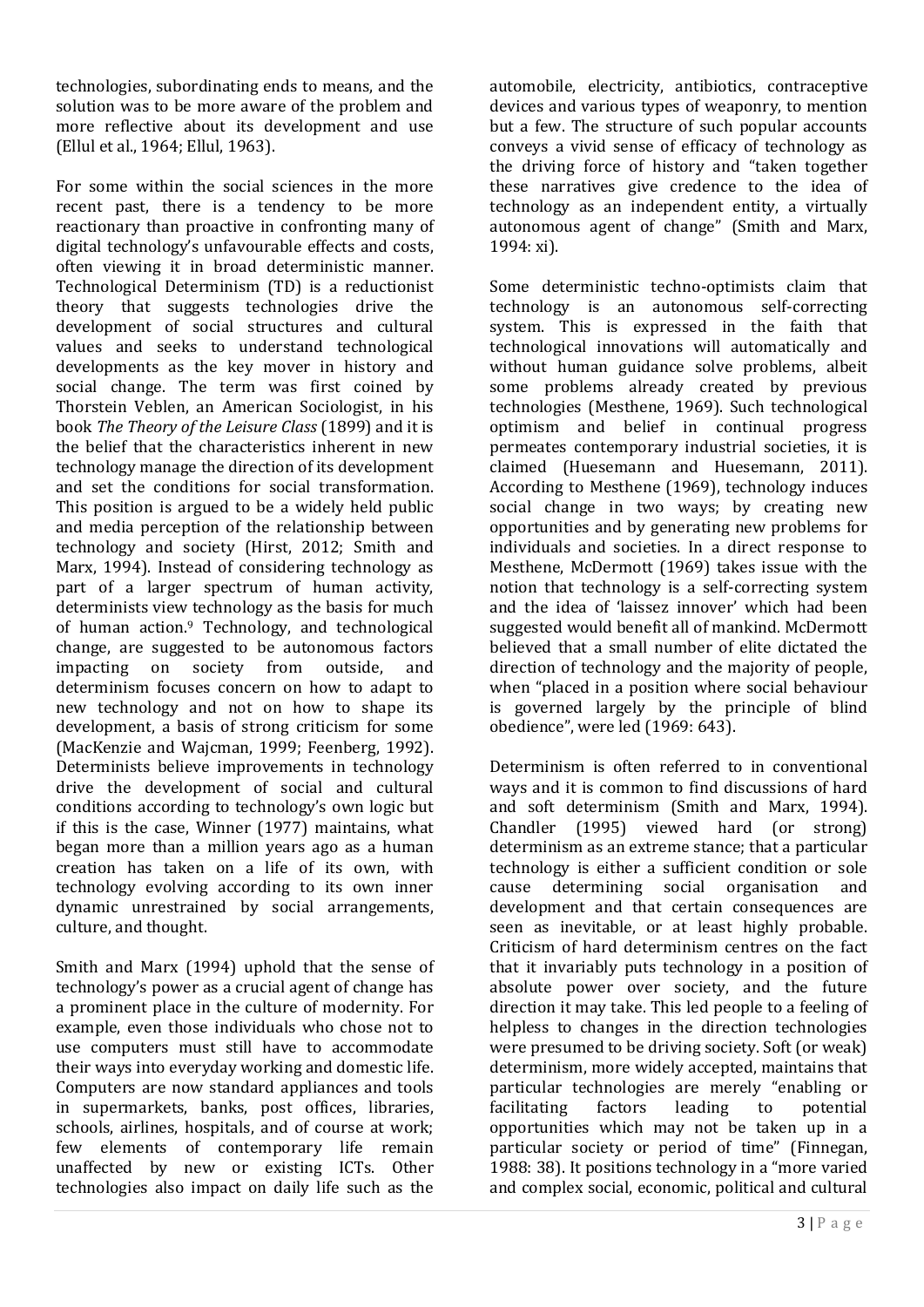matrix" (Smith and Marx, 1994: xii). Both hard and soft Technological Determinism, it must be stated, give some limited scope for human input and choice; the disagreement is over how much.

Closely linked to determinism is the theory of 'cultural lag', a term coined by William F. Ogburn in his book *Social Change with Respect to Culture and Original Nature* (1922). <sup>10</sup> It refers to the notion that culture takes time to catch up with technological innovation, and social problems and conflicts are caused by such a lag or delay. It is predicated on the belief that habits, thoughts, values, and social arrangements often fail to change at the same speed as technological innovation (Volti, 2006). When the material conditions transform these changes are occasioned in the adaptive culture. But changes in the adaptive culture do not synchronize precisely with the change in the material culture and this delay is the culture lag (Woodard, 1934). Cultural lag can be viewed as a critical ethical issue because failure to develop broad social consensus on the appropriate application of technology may well lead to breakdowns in social solidarity and an increase in social conflict (Marshall, 1999).

There are a number of key advocates of determinism. One of the more radical technological determinist in the United States in the twentieth century was Clarence Ayres – a principal thinker in the Texas School of Institutional Economics - a follower of Thorstein Veblen and John Dewey. William F. Ogburn was also known for his technological determinism leanings. In his article *Do Machines Make History?* Robert L. Heilbroner (1967) argued that under capitalism (and only capitalism) technology has a unidirectional development due to the autonomous operation of the market. Heilbroner embraced aspects of determinism but did so under carefully stated qualifications. Karl Marx is occasionally understood to have been a technological determinist on the basis of such quotations as; "the windmill gives you society with the feudal lord, the steam-mill society with the industrial capitalist" (Marx, 1992: [1847]). The quote led to associate the 'basic Marxian paradigm' with a technological determinist perspective (Heilbroner, 1967). Technology and machinery play noticeable roles in his writing and his account of human history is highly structured and nomological (Bimber, 1990). However, this portrayal of Marx as determinist is regarded as inaccurate by some and a position difficult to sustain from his further works, it is argued (MacKenzie, 1984; Adler, 1990). Marx himself identifies three significant factors in the labour

process namely; the activity of people, the subject of work, and the instruments of work (Tucker, 1978). Technology did not appear to hold primacy over any of these other elements. Indeed, the intentional use of technology by human actors in an important theme in Marx's work, one which is contradictory in nature to determinism (Bimber, 1990).

Marshall McLuhan's earlier works - such as *Understanding Media: The Extensions of Man* (1964) - is often referred to as a sub-set of determinism, or 'Media Determinism'. McLuhan remarked on the ability of media to 'massage' a message or content and he suggested that "the message of any medium or technology is the change of scale or pace or pattern that it introduces into human affairs" (McLuhan, 1964: 8). Later he became more retrospect and "where he once saw the human being as a passive responder to media, he came to believe that individuals are active creators of their own environments" (Saettler, 1990: 274). McLuhan's (2003) concept of the global village is based on characteristics inherent to electric media including the elimination of time space barriers in the communication process. The ability to eliminate space in the communication process can create a new global sense of communication that is reminiscent of older oral traditions because people become more dependent on and involved with each other, and thus the characteristic of eliminating space constraints drives social change (McLuhan, 2003).

Determinism is still an important framework in modern popular media and the power of digital technology, for instance, to impose social change still appears to be commonly accepted. Debates on the significance of social media, and communications technologies more broadly, in generating protest and influencing certain parts of the media ecosystem have continued for a number of years (Hiler, 2002; Mungiu-Pippidi and Munteanu, 2009). Interest in theories about how and why new services like Facebook and Twitter might create or enable mass protest was generated by the revolutionary events in Iran following the June 2009 elections, for instance (Hirst, 2012), but some scholars doubt the significance of Twitter's role in such political upheavals (Honari, 2015; Rahimi, 2011; Morozov, 2009). The question of the influence of Technological Determinism for investigative journalism needs to be better understood and Mosco (2004) suggests that the idea of a social media revolution is a myth of the 'digital sublime'. Determinism manifests itself in the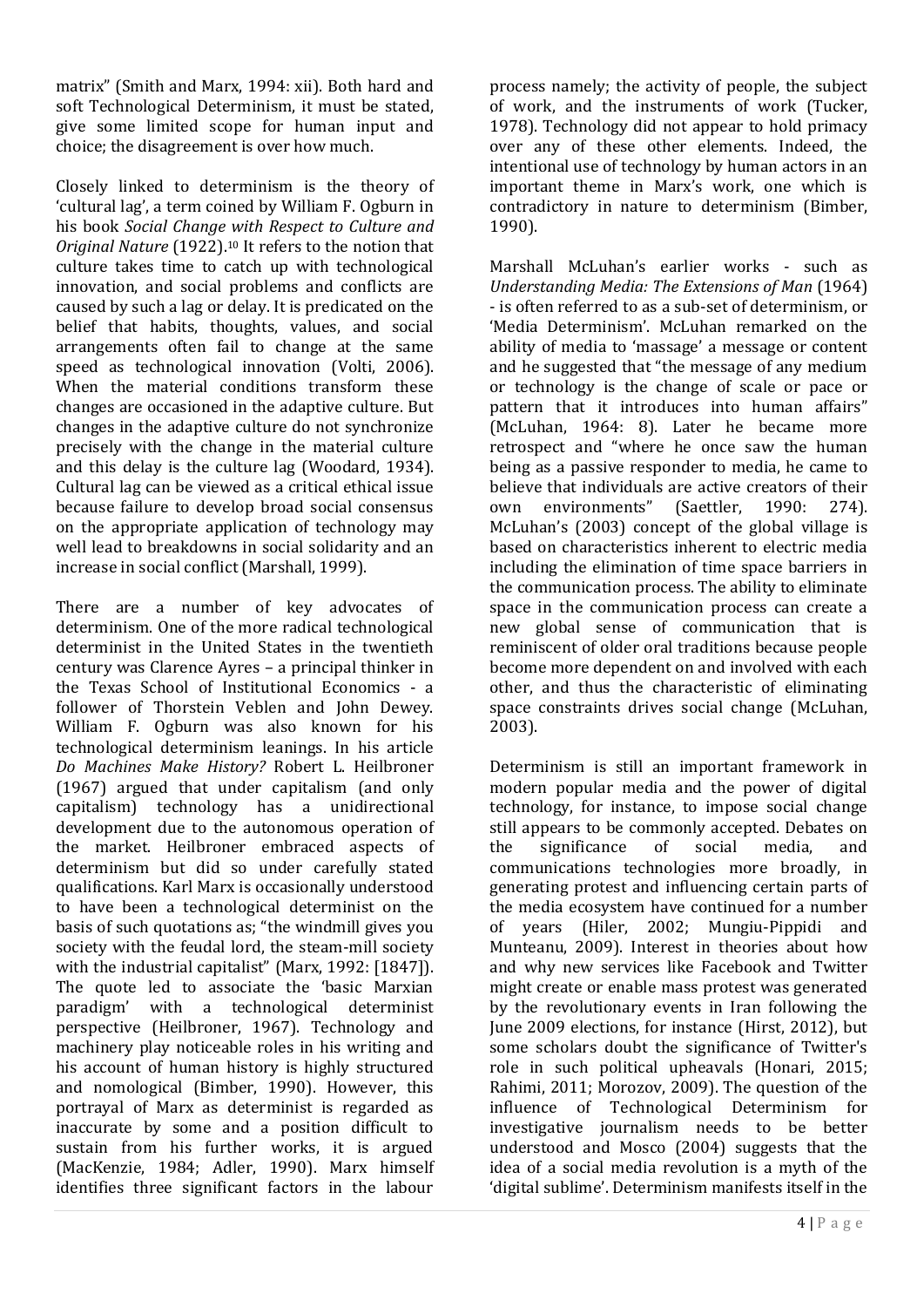working practices of journalists in their reliance on reporting with a 'bias of convenience' and from a perspective of the 'continuous present' (Hirst, 2012).

The accuracy of Technological Determinism representations, and the impact of technological development on studies of the social shaping of technology, demonstrates the often complex social nature of development processes (Smith and Marx, 1994; Bijker et al., 1987). Whilst acknowledging the power and influence technology has on the world, research adopting a socially-centred or constructivist approach shows repeated ways in which users not only subvert the uses for which technologies were intended but also reconstitute artefacts in social interaction (Poole and DeSanctis, 1990; Leonardi and Jackson, 2004). Freeberg (2004) suggests that constructivist studies of technology will lead to a realisation that there is no set path by which the development of technologies occur but rather an emergence of similar technologies at the same time leading to a multiple of choices. These choices are made based upon particular social factors and in examining them we will come to see that they are not deterministic in nature. Much of the criticism of Technological Determinism centres on the fact that people create and use technologies, not the other way around. Social constructivist have argued that even lowly users of technology can shape it by co-construction effects; how they use, adapt, hack the technology and how they can ignore, bypass and make technologies obsolete by consumer power.

The Social Construction of Technology (SCOT) is a constructivist theory inspired by the Sociology of Scientific Knowledge (SSK); and in particular by SSK's principle of symmetry. SSK maintains that successful theories are as much a product of their social context as unsuccessful ones. Theories do not succeed because they are true but rather because they are socially supported. Similarly, it holds that effective innovations cannot be explained by assuming they work better than failed innovations, the analyst must uncover the social context that promotes or fails to promote innovation (Pinch and Bijker, 1984; Bijker and Law, 1992). Research in this area has largely remained committed to an agency approach, although there have been some moves in the direction of a greater emphasis on structure; notably in Bijker (1995) and Klein and Kleinman (2002). The agency-centred approach views structures as either constraints on, or the products of, individual choices, while the structural approach sees actors as constituted by social

structures which are constituted by the actions of these actors (Clark, 1998). SCOT highlights the notion that technology is a site for social contestation, alternatives, choice, and conflict. The normative assumption of improvement and progress, which determinism advocates have, is displaced with a more sceptical view of the limits and importance of technology. The question becomes not what can technology do, but who does it serve?

Several areas of theory and research co-exist under the umbrella of the Social Shaping of Technology (SST) and most arose in the context of a broadbased scholarly assault on Technological Determinism (MacKenzie and Wajcman, 1999; Williams and Edge, 1996). SST emphasises the importance of human choice and action in technology development rather than seeing it as a politically and ethically neutral independent force with its own logic and motivation or; "a mysterious black box that cannot be analysed socially" (Lievrouw, 2002: 185). Central to this approach is the concept that there are choices inherent in both the design and trajectory of innovation programmes, although these choices are not necessarily conscious. Its argued that "different routes are available leading to different technological outcomes, and these choices can have different implications for society or particular groups within society" (Williams and Edge, 1996: 866). Moreover, it is argued that "all technologies are value-laden and are consciously directed by specific interests" (Huesemann and Huesemann, 2011: 240).

Another compelling area of research into technology design and development – Actor-Network Theory (ANT) - attempts to overcome the problem of linear causality (Law, 1992; Callon, 1999; Latour, 1999; Latour, 2005). It rejects both strong determinism and strong constructivist arguments and considers people, technologies, and institutions alike as actants that have equal potential to influence technological development (Callon et al., 1986). "If we abandon the divide between material infrastructure on the one hand and social superstructure on the other a much larger dose of relativism is possible" (Latour, 2000: 51). Technology and people alike are considered as interrelated nodes in constantly changing sociotechnical networks which constitute the forms and uses of technology differently in different times and places for diverse groups (Lievrouw, 2002). ANT is valued for its seemingly anti-essentialist or relativist ontology (Lee and Hassard, 1999) and it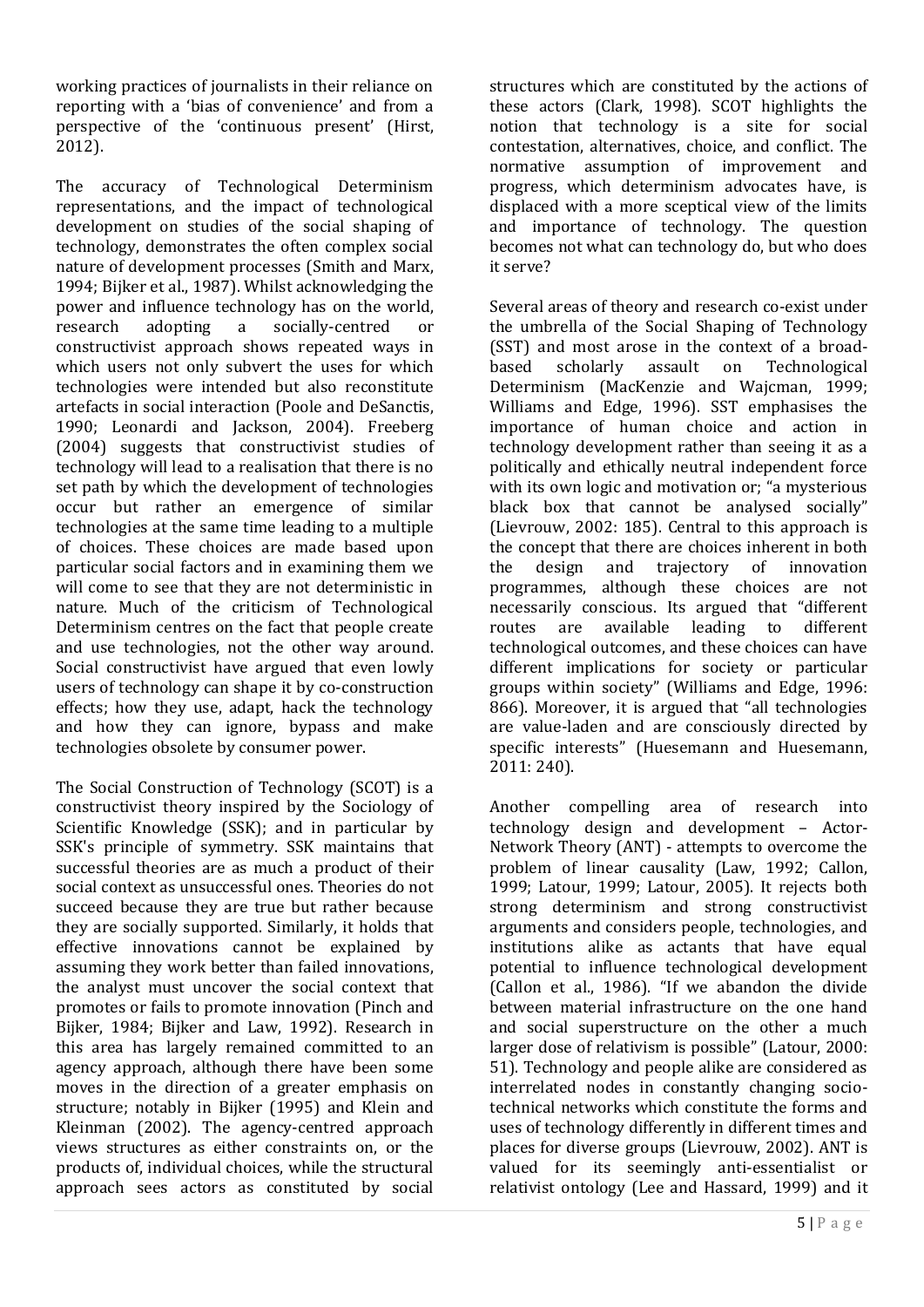strives to resist explanations that appeal to the essential characteristics of actors, such as technologies (Harrisson and Laberge, 2002). However, it is criticised for giving technology the status of an independent actor, the myriad web of networks, and for failing to adequately account for pre-existing structures (Whittle and Spicer, 2008; Winner, 1993). ANT accounts typically fail to provide explanatory clarity, account for power relationship as opposed to influence, and downplays deeper structural forces or the structural perspective.

While Technological Constructivism models make a genuine attempt to move the debate away from the independent and powerful position technology holds in determinism approaches and apportion significant weight to agency, criticism revolves around its often narrow scope and its reluctance to address wider issues of context (Hamilton, 2016). The inherent structures and meaning of a technology may change once it is appropriated into society, and people use their artefacts differently in different social circumstances and under different conditions. A good case in point is the mobile phone. Text messaging was not considered a key feature in early mobile communications development but as phones became accepted and appropriated differently text messaging took on a new significance and importance. There are also interesting contradictions and interplay between gender, age, and culture in everyday communications and entertainment technology acquisition (Brüschke, 2012). Nonetheless, the constructivist argument is often about revealing choice and inviting a consideration of what technologies are desirable and what are less so and whether, in fact, alternatives do exists. Furthermore, hidden power relations tend to show who the technology is meant to serve, and the use of the technology also reveals scope for resistance as consumers are seen as co-constructors in its development.

The main criticism of Technological Constructivism came from Langdon Winner's influential critique of SCOT entitled *Upon Opening the Black Box and Finding it Empty: Social Constructivism and the Philosophy of Technology* (1993), where he argues that constructivism is overly narrow and largely ignores the consequences of the technologies after development. The central emphasis of constructivism research remains the design and development of technology and little is revealed about processes of adoption, adaption, and acceptance into society. Although the stronger

structural focus in later research was an important step, a fundamental problem remains with the assumption that various social groups are equal and ever-present during the design processes. SCOT continually "fails to adequately attend to power asymmetry between groups" (Klein and Kleinman, 2002: 30), and some groups may even be prevented from participating in the design process altogether (Williams and Edge, 1996). This assumption of a cosy consensus within technology development is excessively agency-centred but the systematic asymmetries of power, and how power differs, are deeply rooted in the structural features of social life (Noble, 1986; Schot and Rip, 1997).

Other criticism centred on the issue that other affected groups, apart from the indicated relevant groups, are ignored and discounted in the process and constructivist models fail to adequately account for those options that never make it to the table (Wajcman, 2010). SCOT also disregards any possible deeper cultural, intellectual, or economic origins of social choices concerning technology. In *The Social Construction of Artifacts: A Response to Pinch and Bijker,* Russell (1986) identifies a number of weaknesses in the SCOT model. He argues that it is inappropriate to transfer the approach and concepts of relativistic sociology of science and he suggests another path; "to try and bring technological change as a distinctive dimension into an established, broadly Marxist, form of social analysis" (Russell, 1986: 343). Criticism of ANT relates to its local and contingent focus at the expense of broader social structures which influence the local (Reed, 1997) its stance on moral and political issues (Winner, 1993) and anxieties over its insistency on the agency symmetry of nonhumans (Laurier and Philo, 1999; Sheppard, 2002).

In exploring the evolution and histories of innovation, other scholars have been detailed in their analyses and critical of the popular notion that technology advances by the efforts of a few heroic individuals who produce a series of revolutionary inventions owing little or nothing to the technological past (Basalla, 1988; Edgerton, 2011). The sociological approach to the study of innovation attempts to examine the way that social structure influences both the processes and products of innovative activity and can be found in areas as diverse as economics (Ramella, 2015), medical technology (Casper and Morrison, 2010; Cockerham, 2014), construction (Harty, 2006) and computer game play (Taylor, 2012), for example. What this literature has in common are their attempts to understand how a variety of social,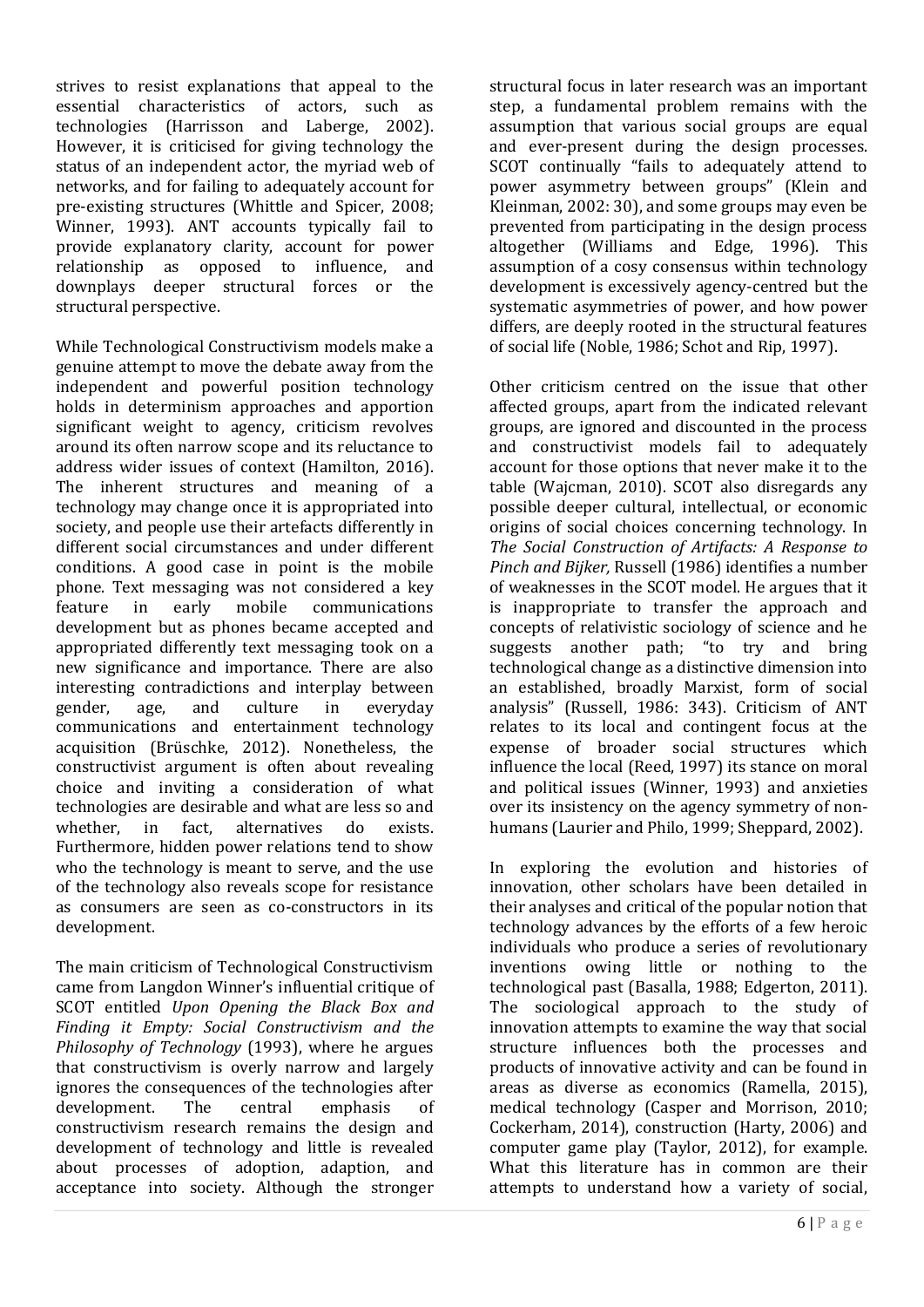political and economic considerations shape technological development in different areas of research. Technology forms part of a seamless web of society, politics and economics and thus, the development of innovation systems are not merely technical achievements (Sharif, 2004). Media theorist Marshall McLuhan and the American Sociologist Lewis Mumford have also been important influencers on academics and others concerned about technology impacts and how it should serve society as broadly and best as possible.

There have been other contemporary engagements with modern digital technology's social, cultural, and environmental impacts (cf: Huesemann and Huesemann, 2011; Morozov, 2014; Bowers, 2014), and a small emerging sub-discipline defined by the term *Digital Sociology*. <sup>11</sup> Since 2012 a number of Sociologists have focused on defining this subfield of Digital Sociology and on promoting it as an area of research and teaching. Digital Sociology – the sociology of online networks, communities, and social media – is now quickly emerging as a significant field due to the proliferation of social networking sites and their impacts and consequences for society (Orton-Johnson and Prior, 2013). The sub-discipline encapsulates the concerns previously addressed by 'cybersociology' and extends into the modern era of mobile digital computer use (Lupton, 2012). Marres (2017) argues that the digital forces people to engage anew with fundamental sociological questions and we must learn to appreciate that the digital has the capacity to throw into crisis existing knowledge frameworks and is likely to reconfigure wider relations in society.

With the development of digital communications and the evolution of the Internet a social shift in how we interact and communicate has emerged, with offline human behaviour being replicated through popular social media platforms such as Facebook and Twitter. One of the earliest sociological essays to discuss the potential effects of the adoption of Internet technology was written by Paul DiMaggio and colleagues; titled *Social Implications of the Internet* and published in Annual Review of Sociology (DiMaggio et al., 2001). In this essay it was suggested that "Sociologists need to study the Internet more actively and, particularly, to synthesize research findings on individual user behaviour with macroscopic analyses of institutional and political-economic factors that constrain that behaviour" (2001: 307). Wellman (2001) argued that although technology does not change society, powerful forces are shaping the Internet suggesting the accelerating need for social network concepts and tools for engaging with the Internet and its societal impacts. New social structures are in the making, which can be conceptualised as the 'network society', powered by digital networking technologies characteristic of the Information Age (Castells, 2010).

Lievrouw (2011) states three levels in any media, which have to be considered as a departure point for social media analysis; technology, practices and social arrangements. This is a reasonable sociological position for media analysis that enables attention be focussed on to the whole picture instead of focusing on minor details or letting technological optimism delude our analysis capacities. New social media platforms disintermediate communication, make people more visible, and encourage public life to be measure, and its argued that such platforms are moving the discipline of sociology from "a situation where some people self-consciously do 'public sociology' to one where more Sociologists unselfconsciously do sociology in public" (Healy, 2017: 770). Moreover, it is argued that the discipline is at somewhat of a crisis point in terms of not paying enough attention to studying big, social transactional data that are stored in everything from social networking sites to large corporate databases (Savage and Burrows, 2009; Murthy, 2016). Indeed, much of a more critical analysis of digital technology has come from within the industry itself (cf: Keen, 2015; Lanier, 2014; Pariser, 2011). While much of what we have considered in this section relates to our theoretical understanding of traditional technology design and development processes, how does this relate to a sociological understanding of news in a digital communications networked society?

# **The Nature of News in a Networked World?**

The impact of digital communications has had profound effects on most societies in the industrialised world over the recent past. At the beginning of the  $20<sup>th</sup>$  century the communications and entertainment industries were largely insignificant, merely existing as small music halls and publishing houses for a select audience. Indeed, prior to the invention of the printing press around the 15th century books were largely written or copied by hand and made available only to monks and scholars, and very few were ever distributed (Febvre and Martin, 1976). It is generally argued that the broad espousal of the printing press, made possible by new printing technologies in the late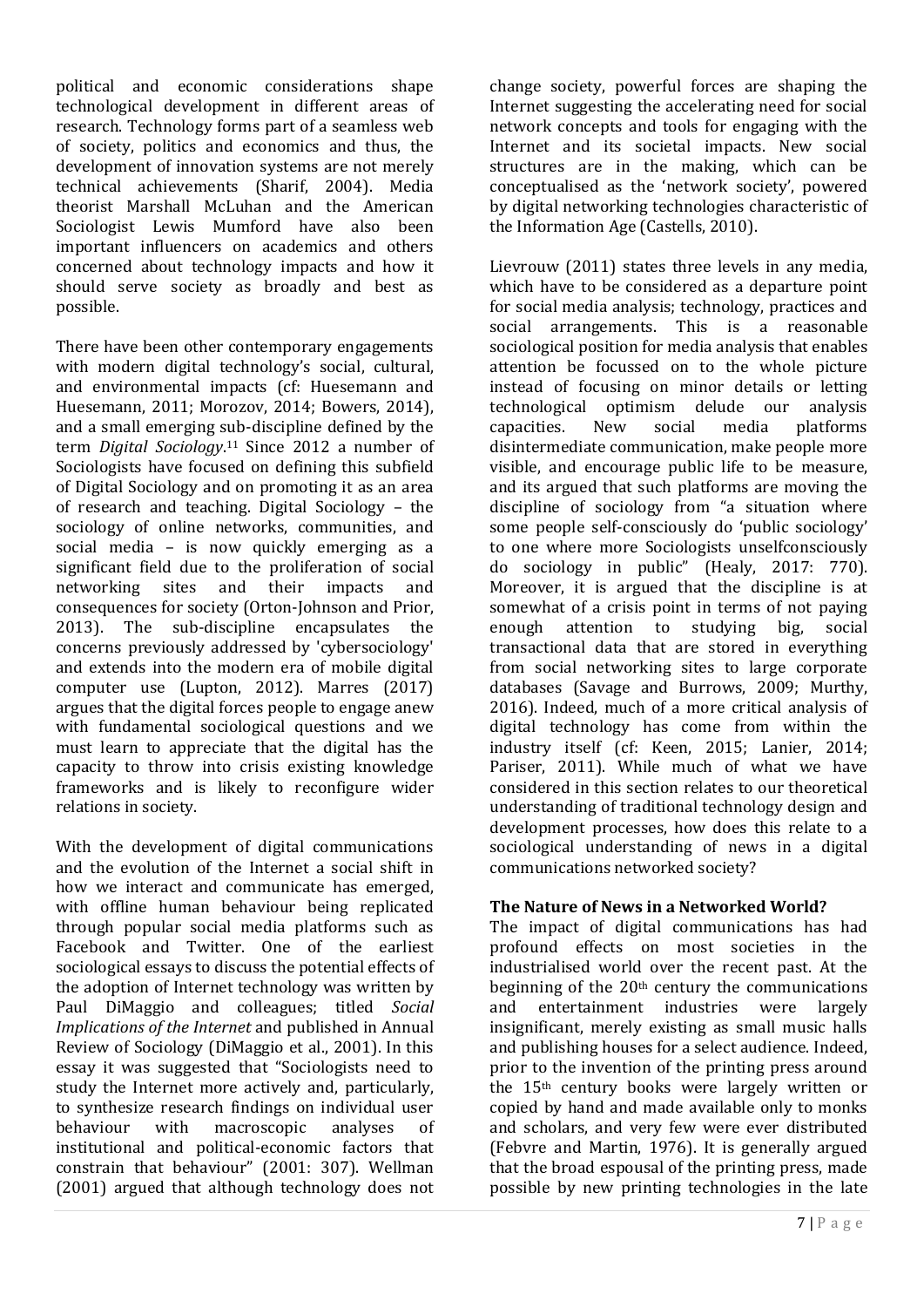19th century, stands as a crucial event in the history of human civilization ushering in a period of significant modernity (Marshall, 1962; Eisenstein, 1980; Dittmar, 2011). The printing press made books, newspapers and broadsheets cheaper to produce and in greater numbers and its immediate effect was to multiply the output and cut the costs of such texts. It made information available to a much larger segment of the population than in the past. It heralded an information revolution that spread new ideas quickly with greater impacts, while also advancing critical scholarship and science.

By the advent of second half of the 21st century the term *mass media* heralded a new economic era made possible by rapid developments in ICTs and the merger of massive telecommunications and entertainment industries. While the printing presses had been implicated in many of the more profound effects on its era; similarly deep changes were underway in this new information age. At the beginning of this period newspapers were a powerful force for expressing ideas and providing information and played a vital role in creating awareness about important issues of public interest. They occupied a prominent place in society and provided an essential democracy function in holding governments and their agencies to account. The importance of newspapers has been recognised as tool for civic engagement<sup>12</sup> and, it has been suggested, have played an important role in creating an informed and knowledge electorate in the past (Robinson and Levy, 1986) as well as an important forum for public discussion and debate (Coronel, 2003). Because of its inherent ability to reach out to large numbers, it has been widely used to convey messages that shape public opinion and awareness, and was used to educate people at very little cost. Indeed, newspapers were said to be of such core value to a successful society that a timely and easily accessible news product would succeed despite, or perhaps because of, changes in reading habits and technology (Martin and Copeland, 2003).

But it would be foolhardy to suggest that newspapers have been a bastion of absolute truth and virtue over the decades and 'spinning the news' and concerns over control of content are not a contemporary phenomenon. In *Sociology of news production*, Schudson (1989: 280) suggests that "in general, historical studies of the press reveal significantly different patterns of newsgathering and newswriting over time that are rarely referenced or accounted for in contemporary

sociological studies of news". Studies of news production and related professional practices provide in-depth understanding of the nature of journalism in contemporary societies and have "productively shone a spotlight, *inter alia*, on the daily routines, bureaucratic nature, competitive ethos, professional ideologies, source dependencies and cultural practices of the news media" (Cottle, 2007: 1). That said, serious reputable journalism strives for honesty and truthfulness and when they fail to meet these standards they are frequently held to account by colleagues, watchdogs and governmental agencies. McChesney (2012) asserts that healthy journalism in a democratic country must provide the opinion of people in power and who wish to be in power, must produce the range of opinions and must regard the informational needs of all people. Moreover, "questions about values, principles, right and wrong behaviour, are an inescapable part of journalism, as they are of any other human practice" (Sanders, 2003: 11).

In addition to newspapers, radio and television news, books and magazines have all been used to broadcast essential information. But a decade-long structural shift away from print media has given way to an accelerating avalanche and imminent 'print apocalypse'.<sup>13</sup> With the ongoing decline in newspaper sales (Henry, 2007; Brock, 2013) and ever increasing competition in the television news market, consumers are now more than ever likely to source their news from the Internet (Newman et al., 2015; Biagi, 2017). The cultural and social implication of much of this content has not yet been appropriately investigated or explored and thus the consequences for society remain unclear.<sup>14</sup> As the number of television channels continues to increase, fewer and fewer of us are watching the same programmes. More than one set per household has further fragmented any impacts and allowed even more personalised private viewing to take place. Putnam anticipated; "this trend towards market segmentation allows plenty of choice and presumably enhanced consumer satisfaction, but it also undercuts televisions once vaulted role in bringing us together" (2001: 245). 15

This and the following section are grounded in the conceptual understanding of 'mediated public connection' (cf: Couldry et al., 2007) particularly as it pertains to consuming and engaging with news content. Schudson maintained that "civic participation now takes place everywhere" (1989: 298-299) and the media, in general, has a crucial role to play in enabling or disabling important social connections. Couldry et al. (2007) puts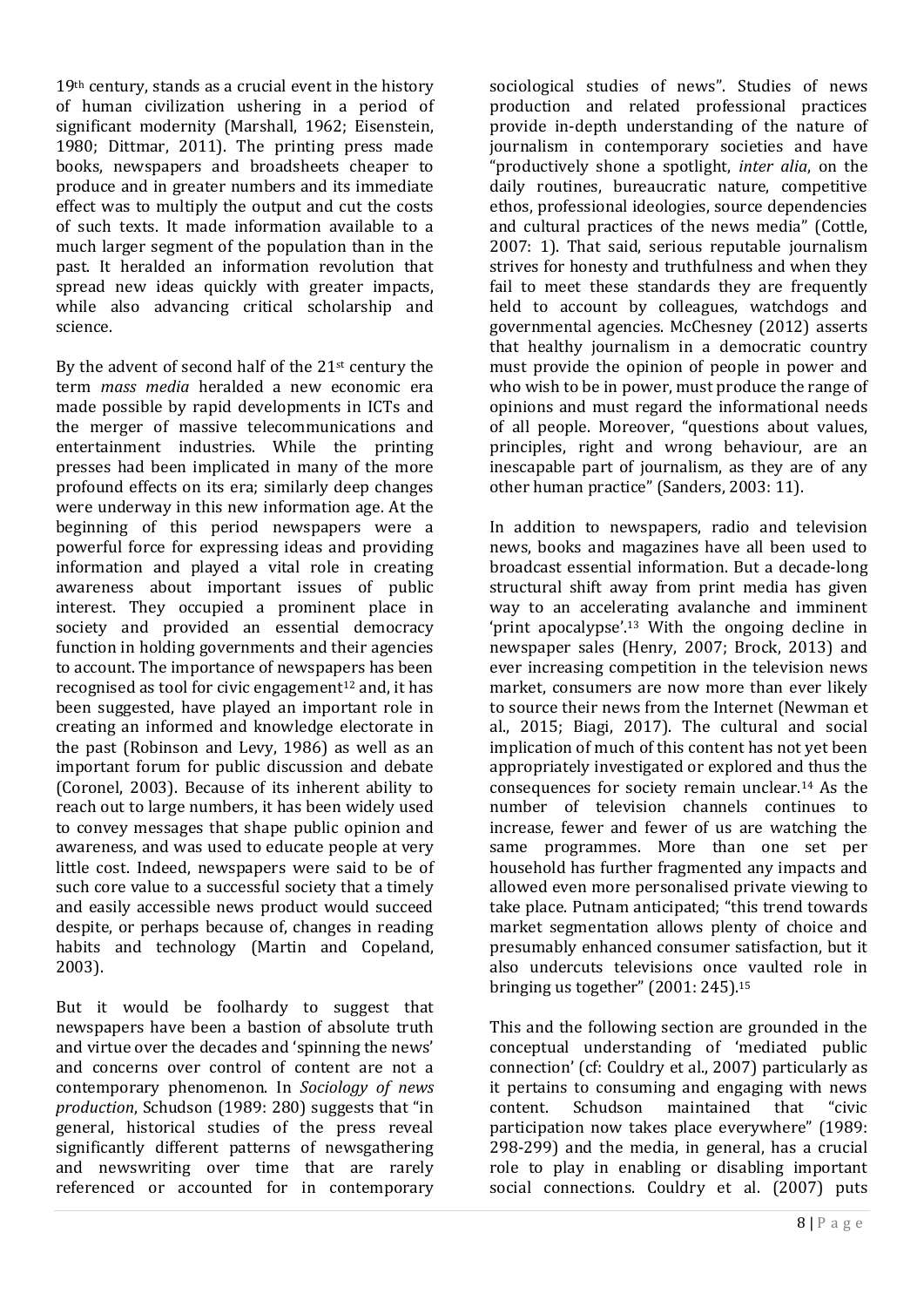forward two assumptions in this regards which, in effect, provide a bottom line for most political science and political theory, and indeed media research. This first is the assumption that we, as citizens, share an orientation to the public world where matters of shared concern are, or at least should be, addressed: they call this 'public connection'. The second assumption is that public connection is principally sustained by a convergence in the media people consume. Taken together these two assumptions imply the notion of 'mediated public connection' (2007: 3).

In a widely cited paper, Horton and Wohl (1956) suggested that the mass media had created a new form of social interaction, a relationship of 'intimacy at a distance' in which audiences experienced the illusion of primary relations with actual media communicators.<sup>16</sup> While many other forms of public communications may also engender common public connection sentiments (cf: Jenkins, 2006) what makes news worthwhile for conceptual investigation is that as a cultural form it is unrestricted to a particular period in life, place, or organisation (Swart et al., 2017). News prompts public connection and civic engagement in public affairs increasing social capital, and these represent key creators of healthy, strong democracies (Putnam, 2001; Benjamin, 1984). While media effects on social capital and participation are contingent upon individuals' motivations for using such media (Shah et al., 2009), it is not the media *per se* that can affect individuals' social capital and engagement, but the specific ways in which individuals use it (de Zúniga, 2009). The link between news media use and citizens' engagement in politics is one of the most prominent issues in the field of political communication (Holt et al., 2013).

Despite recent difficulties and a decline in print media circulation, news continues to form a key part of the daily routine for many people. Indeed, however indifferent they may appear to be, young people in particular often absorb a great deal of political information from the media inadvertently or in the course of other activities, albeit in fragmented form (Buckingham, 1999). The struggle for citizenship is partly a struggle over the means and substance of cultural expression, particularly those which are made available by the electronic media (Gilbert, 1992), so the need to investigate and engage with news content of all type becomes more essential. Furthermore:

[T]he mediated public sphere remains, as Habermas' revised model prescribes, a key element in any normative model of how participation in democracies might work. We must however study the contexts for public-related talk and media consumption that are actually available to citizens in their daily lives (Couldry et al., 2007: 39).

The Internet and mobile communications now offer all forms of news and information and people are accessing this throughout the day and night, and across multiple platforms and devices. But the norms on social media platforms are continually shifting and, as a result, people are constantly changing how they interpret social media content (Howard et al., 2016). Until the Arab Spring, much of the scholarly research on the political impact of digital media over the last decade supported the perspective that long-term democratic entrenchment might come from truth-based online advocacy, constituent mobilization, and crowdsourced social monitoring (Howard, 2010; Fung et al., 2013). Moreover, countries that do not have a civil society equipped with digital scaffolding are much less likely to experience popular movements for democracy (Hussain and Howard, 2013). As Castells affirmed; "the shift from traditional mass media to a system of horizontal communication networks organised around the Internet and other wireless communications has introduced a multiplicity of communication patterns at the source of a fundamental cultural transformation" (2010: xiii).

A recent study suggests that informational use of social media sites exerted a significant and positive impact on individuals' activities aimed at engaging in civic and political action (Gil de Zúñiga et al., 2012), but in what form is this information taking, who is providing it, and is it reliable and trustworthy? The Internet has surpassed many of the traditional means as the main news medium, and this may have some troubling implications for what we traditionally understood as news. The future of this new information age may well be dominated by unintended consequences and it could be decades before we see the real and full effects of this change. Media researchers and social scientists are grappling with a degree of difficulty in understanding many of these recent trends and questions about the contingency and precariousness of what is publicly circulated as truth has become central to media and communications research in general. New media may well need a new theory. But the rate of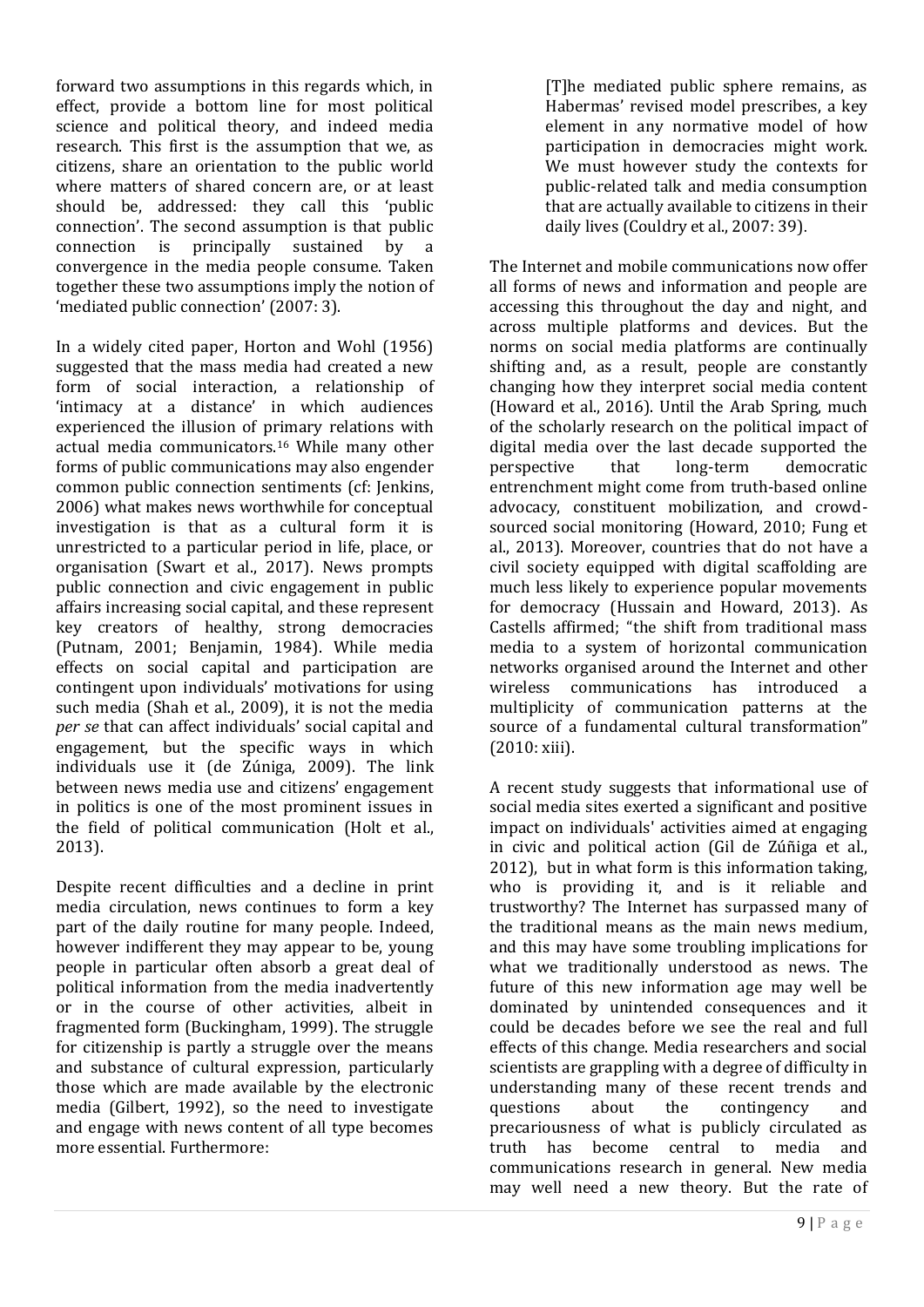changes in this field and the necessary interdisciplinarity of the research subjects are limiting factors. To understand new media "it is necessary to understand complex behaviors – of markets, individuals, and technologies – that have, in fact, a long process of evolution" (Holmes, 2009: 687).

### **Why We Need to be Worried about 'New' News**

The concern with online news content is that while all media can be controlled or manipulated to spread disinformation in certain circumstances, the way we are now consuming our news is leading to even more diffusion, confusion, contradictory, and often trivial news content realising undue relevance and significance. Social media is leading the way in this respect and the consumption of news is becoming more individualised as a result.<sup>17</sup> A good example of mishap with regards to news content and newsworthiness, brought about by a preference for online digital communications, was the recent Facebook news trending difficulties.<sup>18</sup> While some embarrassment was caused when it was revealed that this trending news module was curated and tweaked by humans, once the company eliminated its human editors and left the algorithm to do its task unhindered the results became an embarrassment. Critical concerns about censorship and news manipulation at Facebook were compounded by its decision to censor the historic photograph of nine-year-old Kim Phúc running injured from a napalm attack during the Vietnam War.<sup>20</sup> Furthermore, the company was also accused of abdicating its responsibility to clamp down on fake news stories promoted through its platform and counter the echo chamber that defined the 2016 US election.<sup>21</sup> But how and why has this situation come about and why is this issue one for online digital communications?

There is no suggestion that media untruths are a recent digital age phenomenon. Indeed, fake news quiet correctly could be called propaganda and there is extensive social sciences literature on the subject and its link to the state, both dictatorial and democratic (cf: Jowett and O'Donnell, 2014). <sup>22</sup> But the widespread availability of digital communications and online silo debates and discussions are amplifying the problem of false narratives and extremism (Howell, 2013; Sunstein, 2009). Digital communication technologies are creating and re-enforcing echo chambers and social media bubbles<sup>23</sup> of particular interests and aspects of news (Yates, 2016; Flaxman et al., 2016). Personalised news and services limit the diversity of media content people are exposed to and thus

have an adverse effect on the democratic discourse, open-mindedness and a healthy public sphere (Pariser, 2011; Sunstein, 2002). Online social networks are suggested to be strongly polarised and segregated along political lines at present (Conover et al., 2012) and these platforms are designed to prioritise engagement between users familiar with each other. To revise an old adage 'online birds of a feather tend to flock together', and false stories shared by and between individuals have the potential to become fact for many within and outside these groups. The spread of misinformation is often supported and amplified by ideologically-driven, self-described 'alternative news' websites. Moreover, there is evidence that 'social bots', i.e. software-controlled profiles or webpages, also play a key role in the spread of fake news (Shao et al., 2017).

One recent study, which examined the content, connectedness, and use of these websites, suggests the intentional use of disinformation tactics over an extended period of time (Starbird, 2017). Interestingly, this study found that one of the main conspiracy stories promulgated by 'alternative news' websites is that news emanating from traditional media sources is false, and disinformation from these sources was designed not to spread a specific ideology but to undermine trust in information generally. More alarmingly, the report suggests that the aim of such disinformation strategies is to spread confusion and 'muddled thinking' as a way of controlling a society (Starbird, 2017: 10), <sup>24</sup> a claim that needs closer sociological attention and investigation.

Another instance of this phenomenon was a case study put forward by the New York Times (Maheshwari, 2017). The study focused on a tweet by Eric Tucker, a 35-year-old co-founder of a marketing company in Austin, Texas who posted an image of a number of buses and connected this, incorrectly, to an anti-Trump protest in the city on the same day. Although he had only 40 Twitter followers that morning his false story was quickly picked up by a number of conservative websites and blogs and ultimately alluded to by Donald Trump himself in a tweet later in the day. The story continued to be shared amongst likeminded groups and individuals and conferred as 'fact' even though Eric Tucker had withdrawn the allegation and the bus company involved had denied the story.<sup>25</sup>

The Internet, and in particular Web 2.0, has changed the nature of information, news and, indeed, creative work. The promise of Web 2.0 was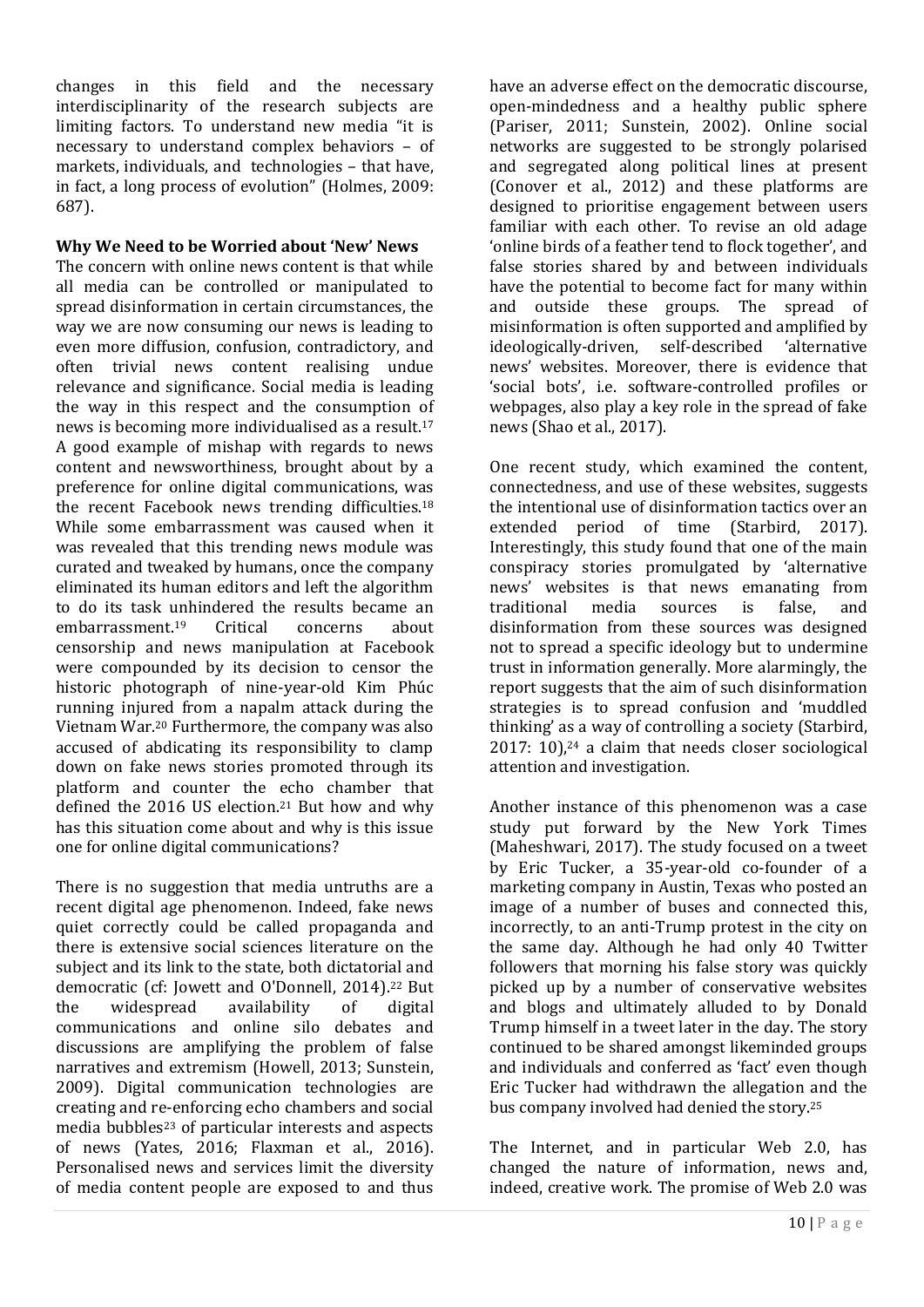the web would quickly evolve from its earliest phase as an experiment in static page publishing to an expanded set of interactive tools aimed at building upon the power of collective and individual engagement (O'Reilly, 2005). Instead of merely reading a Web 2.0 webpage, a user is invited to contribute to the site's content by commenting on published articles or creating a user account or profile on the site, which enables increased participation. Such online user-generated content and participation has grown steadily and the popularity of Web 2.0 was acknowledged by Time magazine in 2006 when it named *YOU* as Person of The Year. That is, Time selected the multitudes of users who were participating in content creation on social networks, blogs, wikis, and media sharing sites and eulogised:

> [i]t's a story about community and collaboration on a scale never seen before. It's about the cosmic compendium of knowledge Wikipedia and the millionchannel people's network YouTube and the online metropolis MySpace. It's about the many wresting power from the few and helping one another for nothing and how that will not only change the world but also change the way the world changes (Grossman, 2006).

Thus, all things that Web 2.0 set out to represent participation, collaboration, collectivism, online communities, amateurism - all become unarguably good things. But as Nicholas Carr (2005) questioned; is this really so? Is there a counterargument to be made? Might, on balance, the practical effect of Web 2.0 on society and culture be bad, not good?

#### **Newsworthiness?**

In his influential article *the amorality of Web 2.0*, Nicholas Carr (2005) argued that the promotors of Web 2.0 venerated the amateur and distrusted the professional. The democratisation of online content has led to what he termed 'the cult of the amateur', which was undermining and, indeed, corroding the truth, souring civil discourse, and belittling expertise, experience and talent. Such online activities have grown in recent years. For instance, one survey found that 37 per cent of Internet users had contributed to the creation of news, commented on it, or distributed it via popular social networks (Pew Research Center, 2010). <sup>26</sup> Carr further suggested that perhaps nowhere is this love of amateurism more apparent than in the promotion of blogging as an alternative that what is

now termed 'mainstream media'. The tech entrepreneur Tim O'Reilly spoke of the blogosphere as 'harnessing collective intelligence' and:

> [t]hat the world of Web 2.0 is also the world of what Dan Gillmor called 'we, the media,' a world in which 'the former audience', not a few people in a back room, decides what's important (O'Reilly, 2005).

But in pointing to the limitations and flaws inherent in the blogosphere Carr discussed its superficiality, its emphasis on opinion over reporting, its echolalia, its tendency to reinforce rather than challenge ideological extremism and segregation (Carr, 2005).

In his book *The Cult of the Amateur*, Andrew Keen (2008) develops this theme further when he writes about the 'Wild West culture of the Web 2.0 revolution' really only delivering superficial observations and shrill opinion of the world around us rather than deep analysis and considered judgement. He suggests that the information business is being transformed by the Internet into "the sheer noise of a hundred million bloggers all simultaneously talking about themselves" (Keen, 2008: 16). The Internet and Web 2.0 has afforded everyone an equal voice and the words of an intellectual, with many years' experience and knowledge of a particular subject or topic, count for no more than that of an amateur. Professional journalists, critics, editors and other purveyors of information and knowledge are being replaced by amateur bloggers and reviewers:

In a flattened, editor-free world where independent videographers, podcasters, and bloggers can post their amateurish creations at will, and no one is being paid to check their credentials or evaluate their material, media is vulnerable to untrustworthy content of every stripe (Keen, 2008: 19).

Such situations, and even newer news creation environments, continue to be well supported and the crowdfunding of individual and small scale amateur journalism over major investment in progressive and professional journalistic work and investigation is growing (Jian and Usher, 2014). 27 Closely related to this, the concept of *citizen journalism* is largely based upon public citizens playing an active role in the process of collecting, reporting, analysing, and disseminating news and information (Bowman and Willis, 2003). While the term *journalism* refers to the profession, *citizen*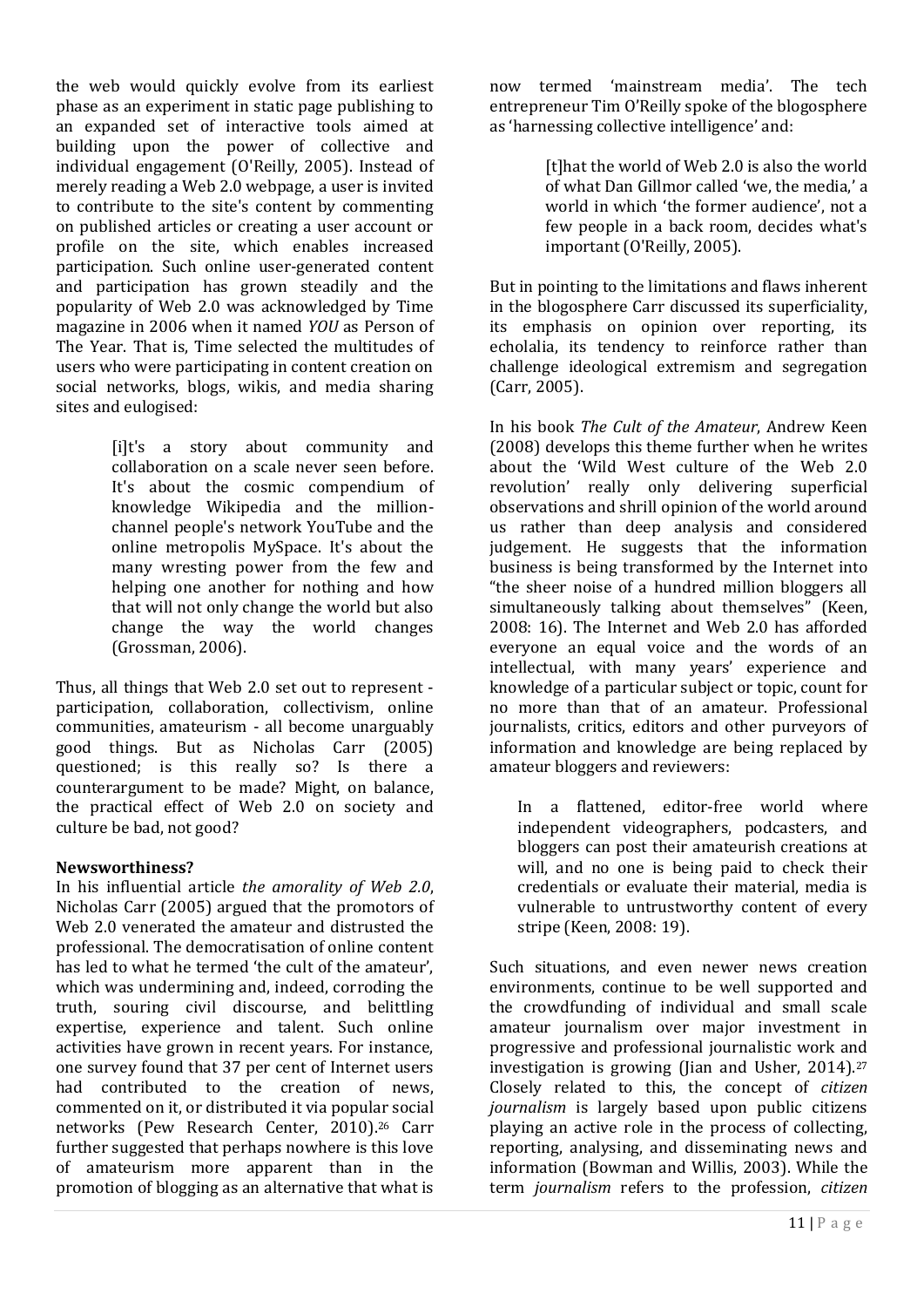evokes qualities of civic-mindedness and social responsibility and where the audience employ the press tools they have in their possession to inform one another. This combined term best describes this particular form of online digital journalism because it underscores the link between the practice of journalism and its relation to the political and public sphere (Deutsch Karlekar and Radsch, 2012). While citizen journalism has occurred in some significant forms in the recent past and there are clearly opportunities for meaningful citizen participation in the news (cf: Wall, 2017), concerns have been expressed that it remains unregulated, has the potential to be overly subjective and haphazard in both quality and coverage, and lacks journalistic ethical standard oversight (Lewis et al., 2010; Hermida and Thurman, 2008). The evidence of one particular study highlighted the inadequacies of such media self-regulation mechanisms and of media legislation in general underlining the need to correct existing legal deficiencies by clarifying the status of such journalism, its rights and liability (Yagodin, 2014).

The prevalence of distracting or false information may well be creating a new type of censorship and allowing people to forgo critical thinking in favour of having their feelings and opinions reinforced. As Brendan Nyhan of Dartmouth College commented; "right now, it pays to be outrageous, but not to be truthful" (The Economist, 2016). The growth of online news reporting raises issues of the quality of Internet journalism and it is important for the established media to hold on to standards in the face of constant deadline pressures. It is easy to lose sight of the difference between news and rumour if the focus is solely on beating the competitor into reporting the news (Lasica, 1997). Moreover, the news is fragmented in the online environment and this fragmentation means that, without help, finding the particular information the individual is most interested in can become a difficult and time-consuming task (Gunter, 2016). The ease of access to Internet publishing means that virtually anyone with a little know-how can post anything on the Web. Fundamentally, we need to ask ourselves the question; are the millions of connected amateurs smarter than trained and skilled experts in their fields?

Fake news has emerged as a substantial problem for democracies worldwide, and the Internet's impact on professional journalism has been highly disruptive (Borden, 2013; Rosen, 2009). It has dismantled the trust that news organisations have built over many years and "in its wake lie a more fragmented and shattered public space than the one that came before" (Pariser, 2011: 63). Disinformation, rapidly circulated over various social media platform and other forms of networked digital communications, weigh-ladened with false narratives, lies and conspiracy theories, undercuts the knowledge that many rely upon to make informed decisions. The mediated public connection related to our shared public concern about the wider world is being undermined by this fragmented and shattered public space. Moreover, while dishonesty in politics is nothing new; in this toxic online news environment the manner in which some politicians now lie, and the havoc they may wreak by doing so, are troubling:

> Helped by new technology, a deluge of facts and a public much less given to trust than once it was, some politicians are getting away with a new depth and pervasiveness of falsehood. If this continues, the power of truth as a tool for solving society's problems could be lastingly reduced (The Economist, 2016).

President Trump is the logical outcome of this convergence of politics, entertainment and the Internet in which such an individual can succeed unchecked, turning hate speech and fabrications into a type of show business, buoyed by the support of 'alternative news' websites.<sup>28</sup> He is aided in this by the sheer volume of online user-generated content, often re-transmitted through social media platforms inactions, that overpower our senses and spread confusion and falsehoods dressed up as real news.

The science of misinformation in applied form is still at its genesis and the expansion of the study of social and cognitive interventions that minimise the effects of misinformation, in addition to the identification of social factors that sustain a culture of truth and the design interventions that help reward well-sourced news, needs to be priority (Lazer et al., 2017). But the problem with contesting fake news is that the economics of social media favour gossip, novelty, speed and 'shareability' over the truth (Yates, 2016). News and trivia that help reinforce existing prejudice are more likely to be shared and 'liked' amongst likeminded groups and individuals thus generating more revenue and exposure for the creators. Well researched and thoughtful news, comment and opinion are often less likely to be widely shared and Rosen (2009) suggests that social media challenges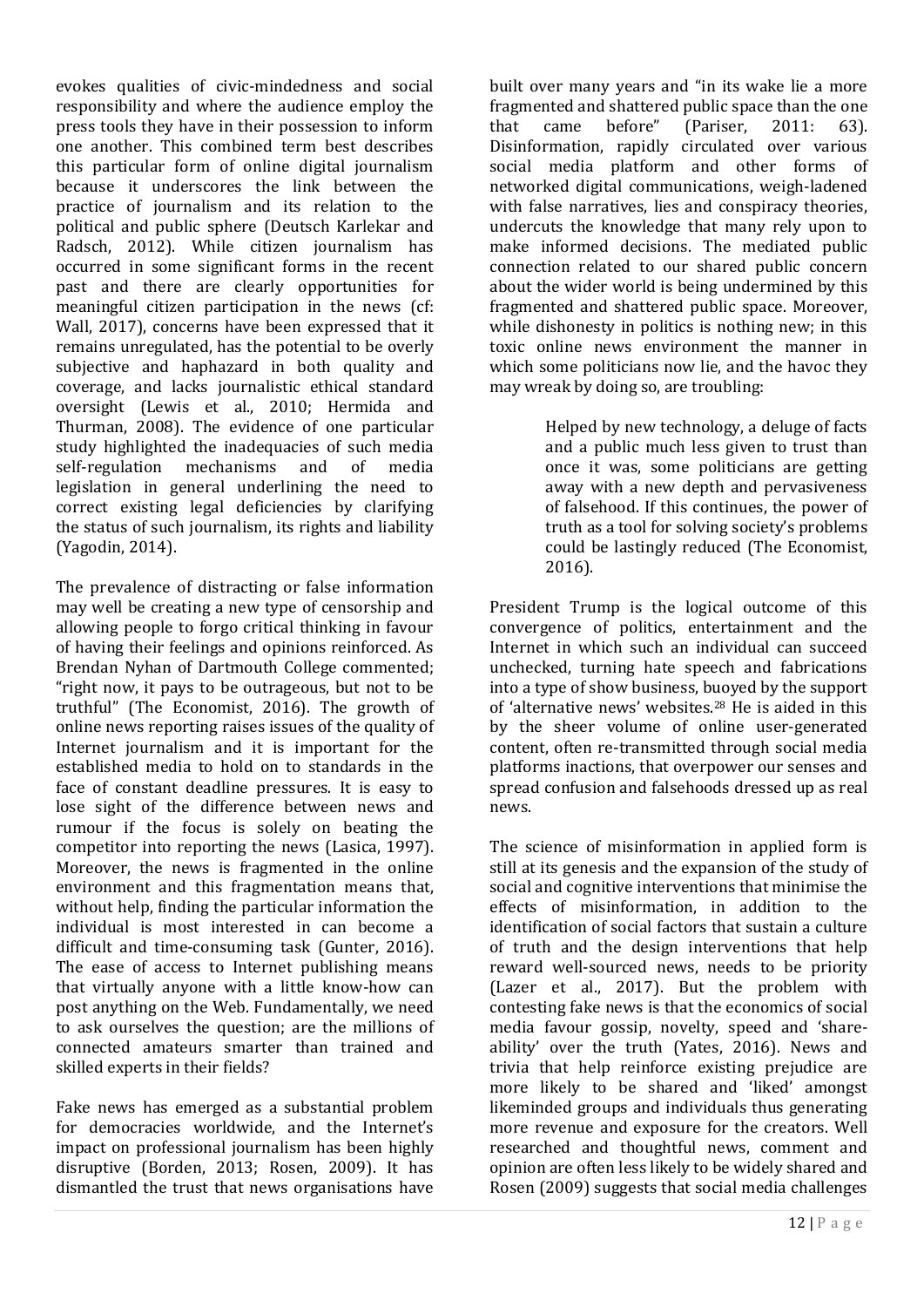the gatekeeping function professional journalists have long enjoyed. Furthermore, additional problems emerge when trying to retracting fake news from online social media platforms. Currently, such capability is poorly supported by the technology itself and there is no obligation on service providers to provide such a service or facility; unlike newspapers, magazines and other broadcasters who can be held to account for misleading news or other untruths. Indeed, a group of Dartmouth researchers studied the problem of the 'backfire effect', which is defined as the effect in which "corrective information in news reports may fail to reduce misperceptions and can sometimes increase them for the ideological group most likely to hold those misperceptions" (Nyhan and Reifler, 2010: 323). Misinformation can be very difficult to correct and may have lasting effects even after it is discredited (Nyhan and Reifler, 2015). The truth may well be losing an information war for the attention and trust of the online networked community.

However, it is suggested that the idea of fake news must not become established as the 'pantomime villain' in lazy accounts of 'post-truth' and that it should not be allowed to conceal the fact that contemporary problems with the news and the circulation of public information go much broader than 'the fake' (Ball, 2017: 127). It may well be the case that there is not only an awful amount of news but also there is a lot of awful news lacking in integrity, reliability and validity. A significant volume of literature has emerged suggesting that economic pressures have threatened traditional gatekeeping based on reporter judgment and professional editorial standards that define the quality of news organisations (Bennett, 2004) and digital communication technologies have open news gates to more event-driven news raising interesting questions about how to theorise and measure changes in gatekeeping (Livingston and Bennett, 2003). Within an everchanging landscape of online news content alternative journalistic practices and 'experts' have emerged and contemporary culture has succeeded in altering our perceptions of newsworthiness, forcing us to redefine what is news (Weldon, 2009).

#### **Conclusions**

In his book *Here Comes Everybody*, the influential writer on the effects of Internet technologies Clay Shirky, writing about the unsettling nature of new forms of social interactions enabled by such technologies suggested; when society is changing, we want to know whether the change is good or

bad, but that kind of judgment becomes meaningless with transformations this large (Shirky, 2009). The ubiquitous Internet is quickly changing our social behaviours and, he maintained, new forms of social interaction enabled by technology were changing the way humans form groups and exist within them; a revolution in social organisation has commenced. But, he stresses that revolutions don't happen when society adopts new technologies, they happen when society adopts new behaviours and while technology is the precondition, the fundamental change lies in our behaviour. Such challenging claims are worthy of a continuing response and further investigation from within the discipline of sociology.

Over the recent past we have tended to speak of new and innovative technologies as being highly 'disruptive' to society. It is hard to locate areas that go untouched by the implications of user-generated and openly accessible content – and these implications spread out across social and cultural spheres (Beer and Burrows, 2007). But the absence of more robust sociological inquiry into the nature of new digital technology needs, design, development and adoption has allowed these technologies have significant and frequently unforeseen negative impacts upon society and the way we live. While one such concern has been discussed, i.e. the consumption of fake news and its link to the changing nature of news, many other important issues related to new digital technologies are awaiting sociological study and investigation. Filter bubbles and algorithms used by search engines and Internet service providers often determine not what *we* are looking for but rather what the code suggests we are looking for (Pariser, 2011; Flaxman et al., 2016; Zuiderveen Borgesius et al., 2016). The new sharing or gig economy examples such as Airbnb and Uber - are fundamentally changing the nature and conditions of labour with the potential for significant impacts and consequences for existing service industries and livelihoods (Bernhardt, 2014; Friedman, 2014). Automation and other technological advances may well be challenging our innate capabilities and decision-making processes, and undermining human flourishing and meaning as we adapt to new labour markets in a world of increasingly automated workplaces making this a key defining challenge we face into the future (Carr, 2015; Danaher, 2017). There is also need for a stronger gender perspective in this new era of global digitisation (Lott, 2015; Antonio and Tuffley, 2014), and there are real and genuine concerns over technology's increasing negative cultural and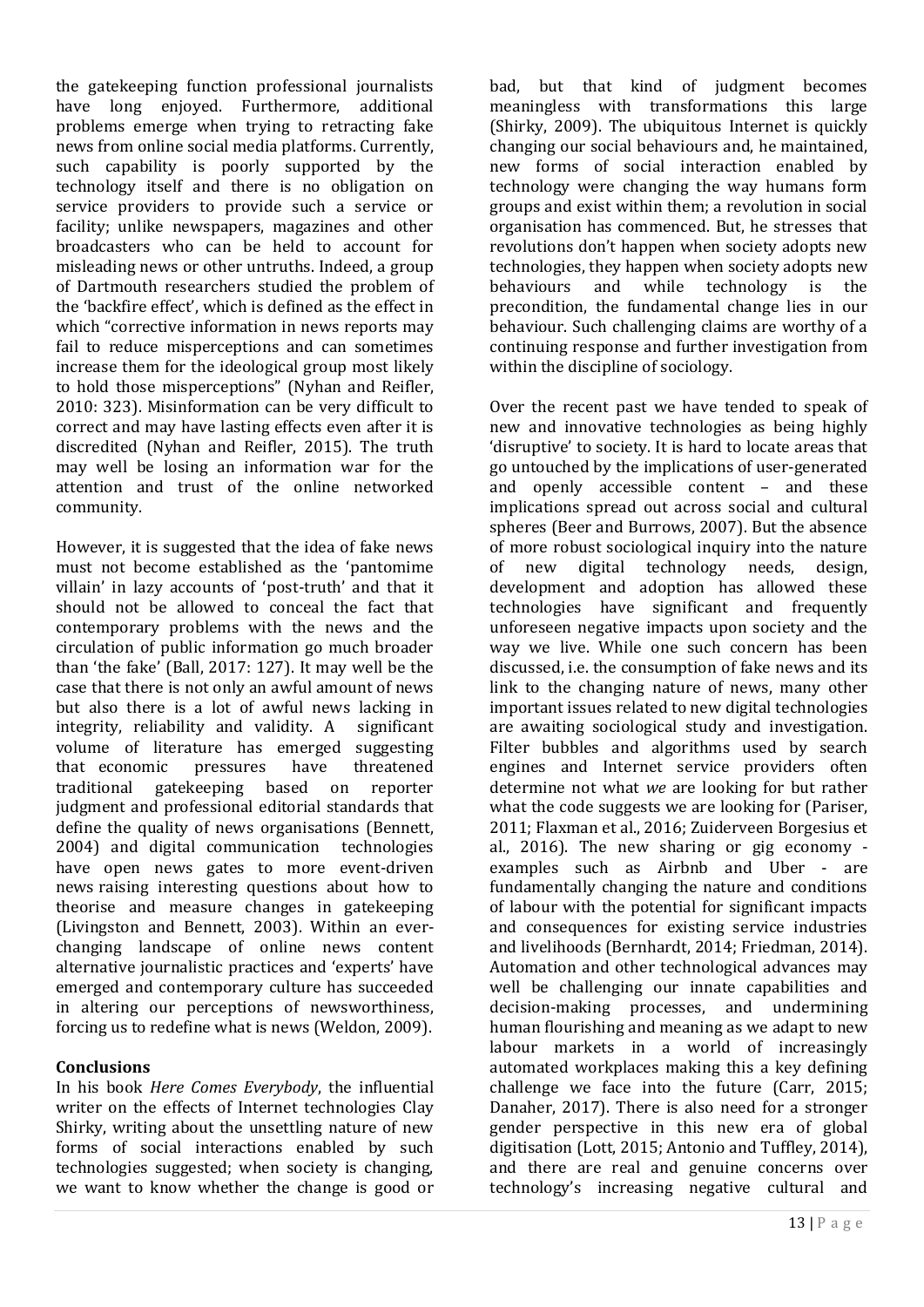14 | P a g e

environmental effects and costs (Huesemann and Huesemann, 2011; White, 2017; Bowers, 2014). One of the central questions and challenges for sociology is a reoccurring one; should states, or other such entities, reassert power with regards to digital technologies and seek to regulate and control its development and adoption to prevent its more socially and environmental destructive impacts and outcomes? Indeed, Sociologist must bring their attention to bear on key issues of inequality, power, institutions and agency to the overall study of new and existing ICTs with much more vigour.

Harari (2016) suggests that human nature will greatly be transformed in the 21st century because intelligence is now uncoupling from consciousness. Our unparalleled ability to control the world around us through the use of technology is turning us into something new and, while we may be at the height of our powers we also may have reached our limits. Whether we espouse an optimistic or pessimistic view of this new world and our ability to influence any or all levels of control, sociology needs to (re)position itself at the heart of such critical debates. In his highly influential work on social change in America nearly two decades ago, Robert Putnam suggests that there are serious challenges to the hope that computer-mediated communication will breed new and improved communities (Putnam, 2001). Changes brought about by digital technology are frequently disruptive and therefore need to be shaped and regulated by political processes so that such technological progress happens under a sound governance framework. Such control will make sure society as a whole benefits from the improvements that digital technology can enable, and protect against any harm inflicted on the population, the natural environment, and social structures. Sociologists must stop being technophobic and nervous about opening the digital blackbox and exposing and analysing code to closer scrutiny, or being simply techno-consumers, using ICTs but not critically examining them. It is time for Sociologists to roll up our sleeves and stick our nose in where it *does* belong.

#### **Acknowledgements**

The author is grateful for the informative and helpful comments on earlier drafts from the three anonymous reviewers. In addition, the author wishes to thank the members of the Social Sciences Research Centre (SSRC) at NUI Galway whose advice, help and support were crucial in formulating ideas and presenting them in a coherent manner.

#### **Notes**

- 1. A Ball State University study suggests that automation has already proven to be a major driver of job loss this millennium. The paper notes that the decade 2000 to 2010 marked America's largest decline in manufacturing jobs in its history (Hicks and Devaraj, 2015).
- 2. In *The Glass Cage*, Nicholas Carr explores the impact of automation from a deeply human perspective. Drawing on psychological and neurological studies that underscore how tightly people's happiness and satisfaction are tied to performing work in the real world, Carr reveals that shifting our attention to computer screens can leave us disengaged and discontented (Carr, 2015).
- 3. In *Techno-Fix*, Michael and Joyce Huesemann argue there are many negative environmental consequences resulting from the technological exploitation, control and modification of nature (Huesemann and Huesemann, 2011).
- 4. The PPARS project was intended to provide a new payroll and human resource management system for the 130,000 staff in the health service in Ireland. But it ran into major problems and ended up only covering less than one-third of all staff. Its roll-out was suspended in October 2005 amid a public outcry over its cost, which included the payment of €60 million to outside consultants.
- 5. Purchased in 2002, the eVoting machines were intended for use in local, general and European elections, and in referendums. But an independent commission found two years later that the lack of a paper trail and security issues meant they could not be used. The machines remained stored at some considerable cost to the state before been scrapped in 2012.
- 6. The production of 'fake news' stories by certain organisation, agencies and websites are deserving of particular attention in their own right. These often seek to mislead rather than entertain readers, often for financial or political gain. Prominent among fraudulent news sites include false stories created by individuals in countries such as Russia (European Parliament, 2016), Macedonia (Tynan, 2016), and the United States (Murtha, 2016).
- 7. While acknowledging that technology and their development is as old as humankind, the focus of this particular research and review will be on the 20th and 21st centuries. It is, therefore, not meant to be a comprehensive history and review of technology in general.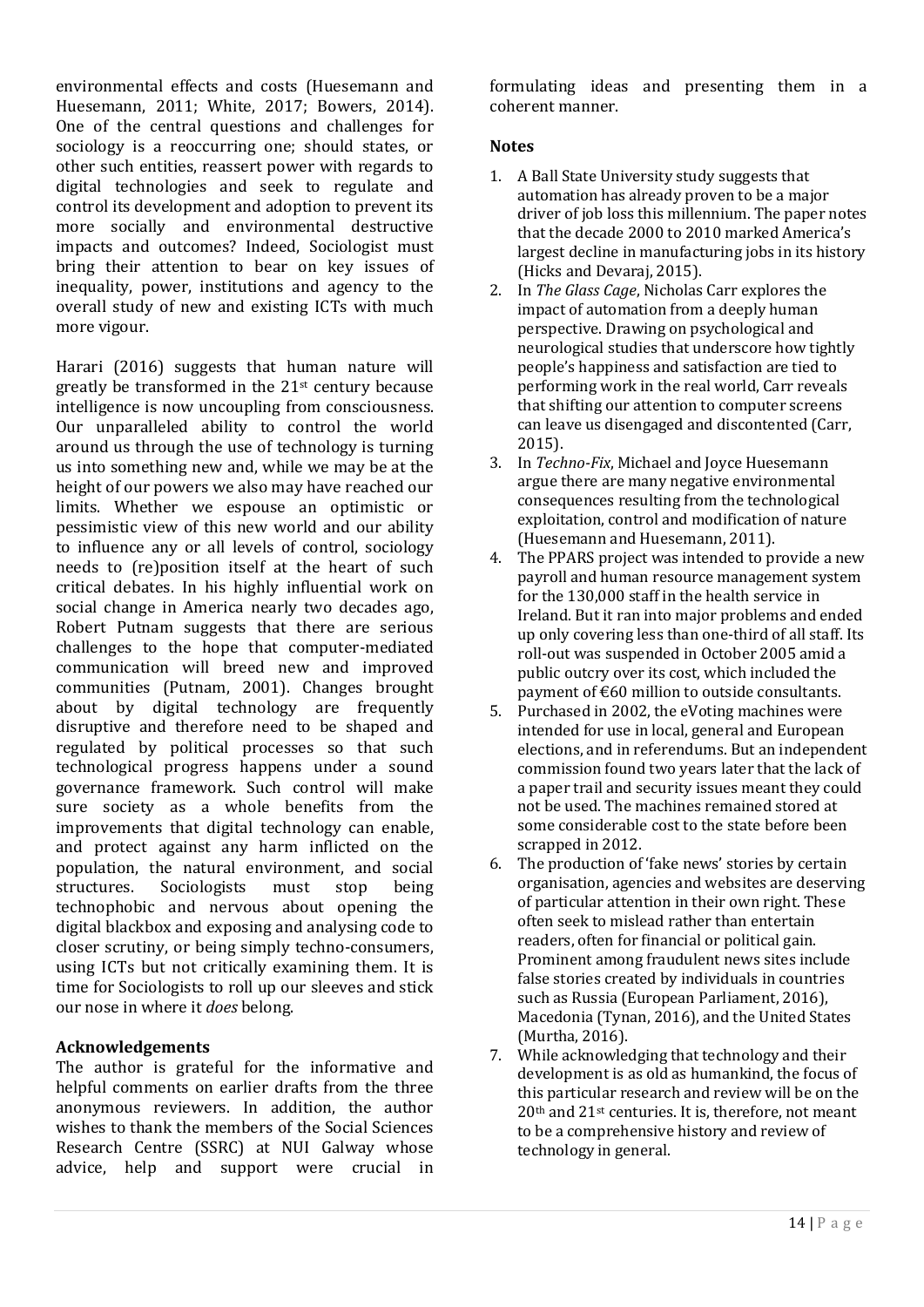- 8. See Gunderson (2016) for a good overview of the history of sociological investigations of technology.
- 9. Strongly related to Technological Determinism, the technocracy movement in the US was a social movement which arose in the early 20th century before becoming overshadowed by other proposals for dealing with the crisis of the Great Depression in the 1930s. The technocrats proposed replacing politicians and businesspeople with scientists and engineers who had the technical expertise to manage the economy, and represented a type of technological elitism.
- 10. Ogburn's interest in social change led him to develop his theory and to ask simple questions like; why do cars run off the road? He maintained that when the automobile was first developed roads had been designed for horses and wagons and were narrow with sharp curves and corners. As the speed of vehicles increased these roads were unable to handle the power and swiftness of new models of automobiles. The period required for society to adapt - for roads to be developed capable of handling the increased speed of the automobile - was what he described as technologically driven cultural lag.
- 11. For a good understanding of claims surrounding a 'digital turn' in sociology see (Housley, 2017).
- 12. In his writings in the mid-1800s Democracy in America, Aleix de Tocqueville clearly saw the importance of mass communications in the form of newspapers for civic engagement. He stated; "only a newspaper can put the same thought at the same time before a thousand readers… …so hardly any democratic association can carry on without a newspaper" (Tocqueville et al., 2000: 517-518)
- 13. Phrase taken from an article in *The Atlantic* (Thompson, 2016)
- 14. One recent survey showed that the Internet now rivals television as people's main source of news in most of the 36 countries investigated, and that under-35s have a particularly strong preference for online news. But despite this, many aspects of how people get news online remain poorly understood and as a result we lack information about how online news audiences take shape (Newman et al., 2017).
- 15. Putnam further suggested that television 'in the wild', so-to-speak, is represented mostly by programmes that are empirically linked to civic disengagement and that those programmes are also most closely associated with civic isolation.
- 16. Such communicators comprised of entertainers, talk show hosts, and journalists.
- 17. Rather than having a print publication that hosts many stories and viewpoints, social media exposes people to stories that are being shared by

their social connections who often share similar viewpoints, beliefs and values. Consequently, news consumption is becoming more individualised, biased towards a person's preexisting viewpoints, and less impartial. The public, therefore, simply satiates themselves with information as entertainment or as support for their own prevailing beliefs.

- 18. A study conducted by Pew Research Center in association with the John S. and James L. Knight Foundation found that a majority of Facebook users (63%) now say that platform serves as a source for news about events and issues outside the realm of friends and family (Barthel et al., 2015).
- 19. An investigation by the Guardian Newspaper (Thielman, 2016b) of leaked internal guidelines showed human intervention at almost every stage of its news operation, akin to a traditional media organisation. Facebook reacted by eliminating all jobs in its trending module, the part of its news division where staff curated popular news for Facebook users. The fully automated Facebook trending module was then left to its own devices and pushed out a false story about Fox News host Megyn Kelly, a controversial piece about a comedian's four-letter word attack on right-wing pundit Ann Coulter, and links to an article about a video of a man masturbating with a McDonald's chicken sandwich (Thielman, 2016a).
- 20. Facebook initially defended its decision to remove the image saying; 'while we recognise that this photo is iconic, it's difficult to create a distinction between allowing a photograph of a nude child in one instance and not others'. Following widespread global criticisms from news organisations and media experts across the globe, Facebook reversed its decision stating 'because of its status as an iconic image of historical importance, the value of permitting sharing outweighs the value of protecting the community by removal, so we have decided to reinstate the image on Facebook where we are aware it has been removed' (Levin et al., 2016).
- 21. In a statement on Facebook its chairman, CEO and co-founder Mark Zuckerberg stated; 'personally, I think the idea that fake news – of which it's a small amount of content – influenced the election is a pretty crazy idea'. However, in a follow-up statement, he seems to shot himself in the foot somewhat, by saying it was 'extremely unlikely' fake news on Facebook had an impact on the election, but also boasting that Facebook was responsible for two million people registering to vote, indicating that they did indeed have some effect on the election outcome (available at [www.facebook.com/zuck/posts/1010325390191](http://www.facebook.com/zuck/posts/10103253901916271) [6271\)](http://www.facebook.com/zuck/posts/10103253901916271).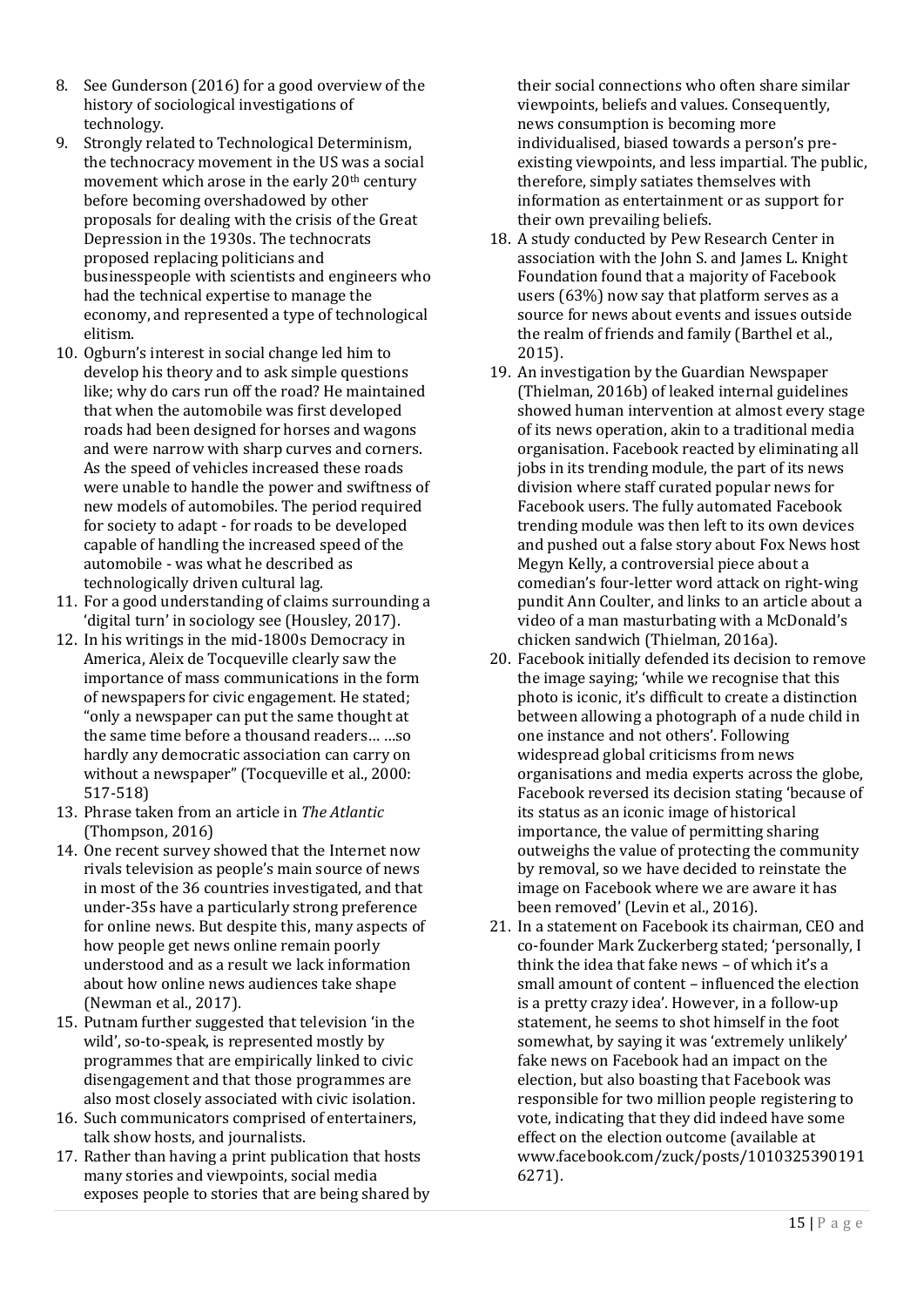22. A number of social scientific investigations and studies into the subject of propaganda can be found at

[http://blogs.bl.uk/socialscience/propaganda/.](http://blogs.bl.uk/socialscience/propaganda/)

- 23. Media bubbles are a product of class and cultural position and those of a higher social status are likely to have more socially diverse acquaintance networks than those in lower income and status groups (Savage et al., 2013)
- 24. In her report, Kate Starbird describe this type of disinformation as an extension of Leninist information tactics as outlined by Pomerantsev and Weiss (2014).
- 25. The buses in this case were hired by a company called Tableau Software, which was holding a conference in the area with more than 13,000 delegates.
- 26. Since that survey, the widespread adoption of simple sharing tools such as Facebook Like and the promotion of these services by mainstream news organisations have increased virality even further.
- 27. Even from within the Web 2.0 industry there is recognition of the problems such untruths are causing. Jimmy Wales, the co-founder of Wikipedia, is at present attempting to launch a new online publication which aims to fight 'fake news' by pairing professional journalists with an army of volunteer community contributors. However, those who donate to pay for the professional journalists will become supporters, who in turn will have a say in which subjects and story threads the site focuses on. And it is intended that the community of readers will factcheck and subedit all published articles.
- 28. Evidence suggests that of the 'fake news' stories shared before the 2016 US election the majority were heavily tilted in favour of Donald Trump (Allcott and Gentzkow, 2017) prompting some to suggest that he would not have been elected president were it not for the influence of such untruths (Parkinson, 2016; Dewey, 2016)

# **References**

- Adler PS. (1990) Marx, Machines, and Skill. *Technology and Culture* 31: 780-812.
- Allcott H and Gentzkow M. (2017) Social Media and Fake News in the 2016 Election. *Journal of Economic Perspective* 31: 211-236.
- Anders G. (1956) *The Obsolescence of Man, Vol I, Part 2: The world as phantom and as matrix*. Available at: [https://libcom.org/book/export/html/516](https://libcom.org/book/export/html/51647)

[47.](https://libcom.org/book/export/html/51647)

Antonio A and Tuffley D. (2014) The Gender Digital Divide in Developing Countries. *Future Internet* 6: 673-687.

- Ball J. (2017) *Post-Truth: How Bullshit Conquered the World,* London: Biteback Publishing.
- Barthel M, Shearer E, Gottfried J, et al. (2015) The Evolving Role of News on Twitter and Facebook. Washington, DC: Pew Research Center in association with the John S. and James L. Knight Foundation.
- Basalla G. (1988) *The Evolution of Technology,*  Cambridge, MA: Cambridge University Press.
- Beer D and Burrows R. (2007) Sociology and, of and in Web 2.0: Some initial considerations. *Sociological research online* 12: doi:10.5153/sro.1560.
- Benjamin B. (1984) *Strong Democracy: Participatory Politics for a New Age,*  Oakland, CA: University of California Press.
- Bennett WL. (2004) Gatekeeping and Press-Government Relations: A multigated model of news construction. In: Kaid LL (ed) *Handbook of political communication research.* Mahwah, NJ: Lawrence Erlbaum Associates Publishers, 283-314.
- Bernhardt A. (2014) Labor Standards and the Reorganization of Work: Gaps in data and research. Berkeley University of California: The Institute for Research on Labor and Employment (IRLE).
- Biagi S. (2017) *Media Impact: An Introduction to Mass Media,* Boston, MA: Cengage Learning.
- Bijker WE. (1995) *Of Bicycles, Bakelites, and Bulbs: Toward a Theory of Sociotechnical Change,*  Cambridge, MA: The MIT Press.
- Bijker WE, Hughes TP and Pinch TJ. (1987) *The Social Construction of Technological Systems: New Directions in the Sociology and History of Technology,* Cambridge, MA: The MIT Press.
- Bijker WE and Law J. (1992) *Shaping Technology/Building Society: Studies in sociotechnical change,* Cambridge, MA: The MIT Press.
- Bimber B. (1990) Karl Marx and the Three Faces of Technological Determinism. *Social studies of science* 20: 333-351.
- Borden DL. (2013) *The Electronic Grapevine: Rumor, Reputation, and Reporting in the New On-Line Environment,* New York, NY: Routledge.
- Bowers CA. (2014) *The False Promises of the Digital Revolution: How computers transform education, work, and international development in ways that are ecologically unsustainable,* New York, NY: Peter Lang Publishing.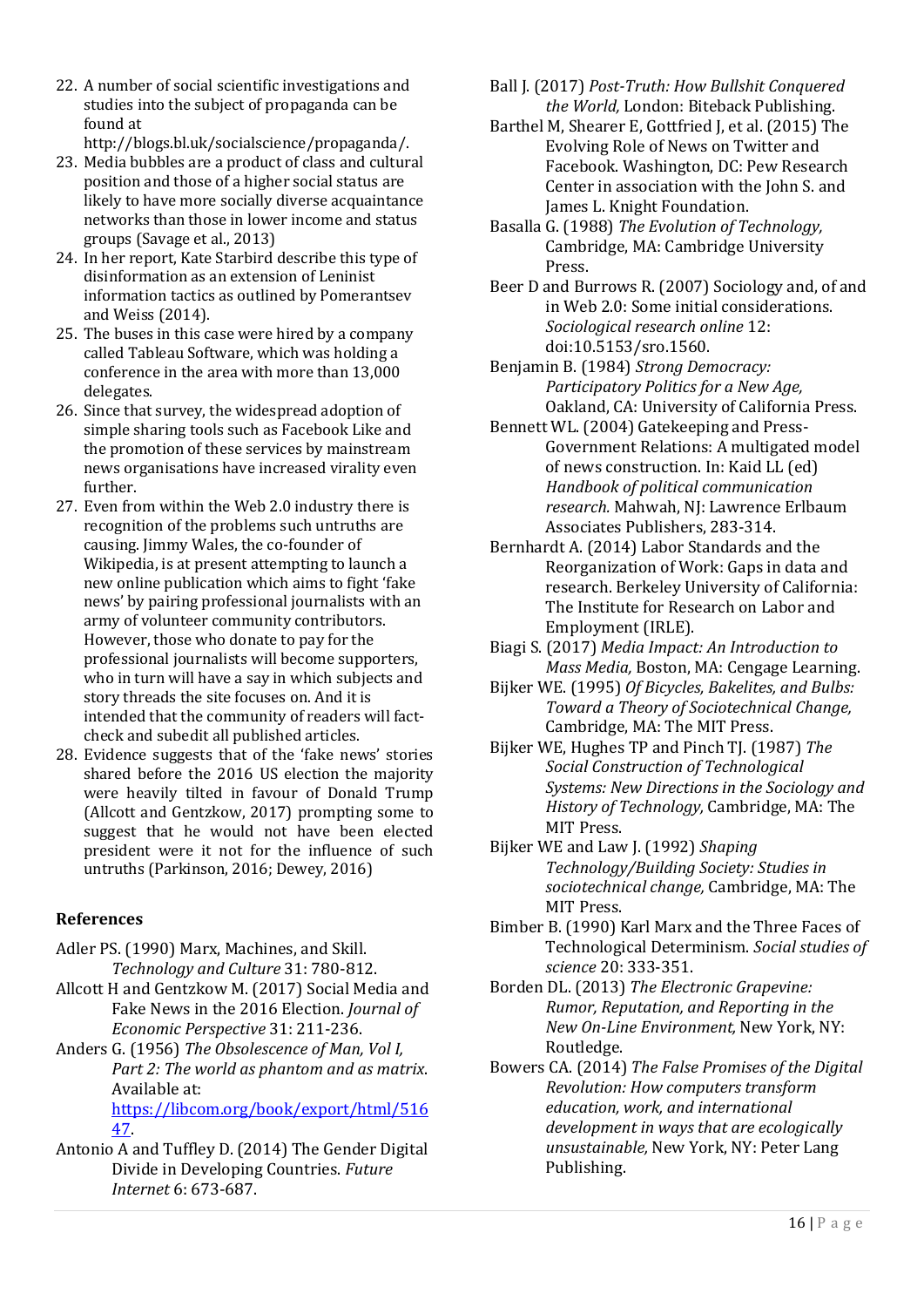Bowman S and Willis C. (2003) We Media: How audiences are shaping the future of news and information. Reston, VA: The Media Center.

Brock G. (2013) *Out of Print: Newspapers, journalism and the business of news in the digital age,* London: Kogan Page Publishers.

Brüschke GV. (2012) Gender Dimensions in the Appropriation and Use of ICT‐Technology: A Qualitative Study in Great Britain, Germany and the Netherlands. *Women's Studies.* York, UK: University of York.

Buckingham D. (1999) Young People, Politics and News Media: Beyond political socialisation. *Oxford Review of Education* 25: 171-184.

Callon M. (1999) Actor-Network Theory: The Market Test. In: Law J and Hassard J (eds) *Actor Network Theory and After.* Oxford: Blackwell Publishing, 181-195.

Callon M, Rip A and Law J. (1986) *Mapping the Dynamics of Science and Technology: Sociology of Science in the Real World,*  London: Macmillan & Company.

Carr N. (2005) The amorality of Web 2.0. *Rough type.* New York, NY.

Carr N. (2015) *The Glass Cage: Who Needs Humans Anyway?,* London: Vintage Books.

Casper MJ and Morrison DR. (2010) Medical Sociology and Technology: Critical Engagements. *Journal of Health and Social Behavior* 51: S120-S132.

Castells M. (2010) *The Rise of the Network Society: The information age: Economy, society, and culture,* London: John Wiley & Sons.

Chandler D. (1995) *Technological or Media Determinism*. Available at: [http://www.aber.ac.uk/media/Documents/](http://www.aber.ac.uk/media/Documents/tecdet/tdet11.html) [tecdet/tdet11.html.](http://www.aber.ac.uk/media/Documents/tecdet/tdet11.html)

Clark WR. (1998) Agents and Structures: Two Views of Preferences, Two Views of Institutions. *International Studies Quarterly* 42: 245-270.

Cockerham WC. (2014) Medical Sociology. In: Cockerham WC, Dingwall R and Quah SR (eds) *The Wiley Blackwell Encyclopedia of Health, Illness, Behavior, and Society.* John Wiley & Sons Ltd, 1-19.

Conover MD, Gonçalves B, Flammini A, et al. (2012) Partisan Asymmetries in Online Political Activity. *EPJ Data Science* 1: 1-19.

Coronel S. (2003) The Role of the Media in Deepening Democracy. *NGO Media Outreach: Using the*. (accessed 15 September 2017).

Cottle S. (2007) Ethnography and News Production: New(s) developments in the field. *Sociology Compass* 1: 1-16.

Couldry N, Livingstone S and Markham T. (2007) Media Consumption and Public Engagement: Beyond the presumption of attention. In: Butch R (ed) *Media and Public Spheres.* Basingstoke: Palgrave Macmillan UK, 28-42.

Danaher J. (2017) Will life be worth living in a world without work? Technological Unemployment and the Meaning of Life. *Science and engineering ethics* 23: 41-64.

de Zúniga HG. (2009) Blogs, Journalism, and Political Participation. In: Papacharissi Z (ed) *Journalism and citizenship: New agendas in communication.* New York, NY: Routledge, 108-123.

Del Sesto SL. (1983) Technology and Social Change: William Fielding Ogburn revisited. *Technological Forecasting and Social Change* 24: 183-196.

Deutsch Karlekar K and Radsch CC. (2012) Adapting concepts of media freedom to a changing media environment: Incorporating new media and citizen journalism into the Freedom of the Press Index. *ESSACHESS Journal for Communication Studies* 5: 1-12.

Dewey C. (2016) Facebook fake-news writer: 'I think Donald Trump is in the White House because of me'. *The Washington Post.* Washington, DC: Guardian News and Media Limited.

DiMaggio P, Hargittai E, Neuman WR, et al. (2001) Social Implications of the Internet. *Annual Review of Sociology* 27: 307-336.

Dittmar IE. (2011) Information Technology and Economic Change: The impact of the printing press. *The Quarterly Journal of Economics* 126: 1133-1172.

Edgerton D. (2011) *Shock of the Old: Technology and global history since 1900,* London: Profile Books.

Eisenstein EL. (1980) *The Printing Press as an Agent of Change,* Cambridge, UK: Cambridge University Press.

Ellul J. (1963) The Technological Order. In: Stover CF (ed) *The Technological Order.* Detroit, IL: Wayne State University Press, 10-37.

Ellul J, Wilkinson J and Merton RK. (1964) *The Technological Society,* New York, NY: Vintage Books.

European Parliament. (2016) *MEPs sound alarm on anti-EU propaganda from Russia and Islamist terrorist groups*. Available at: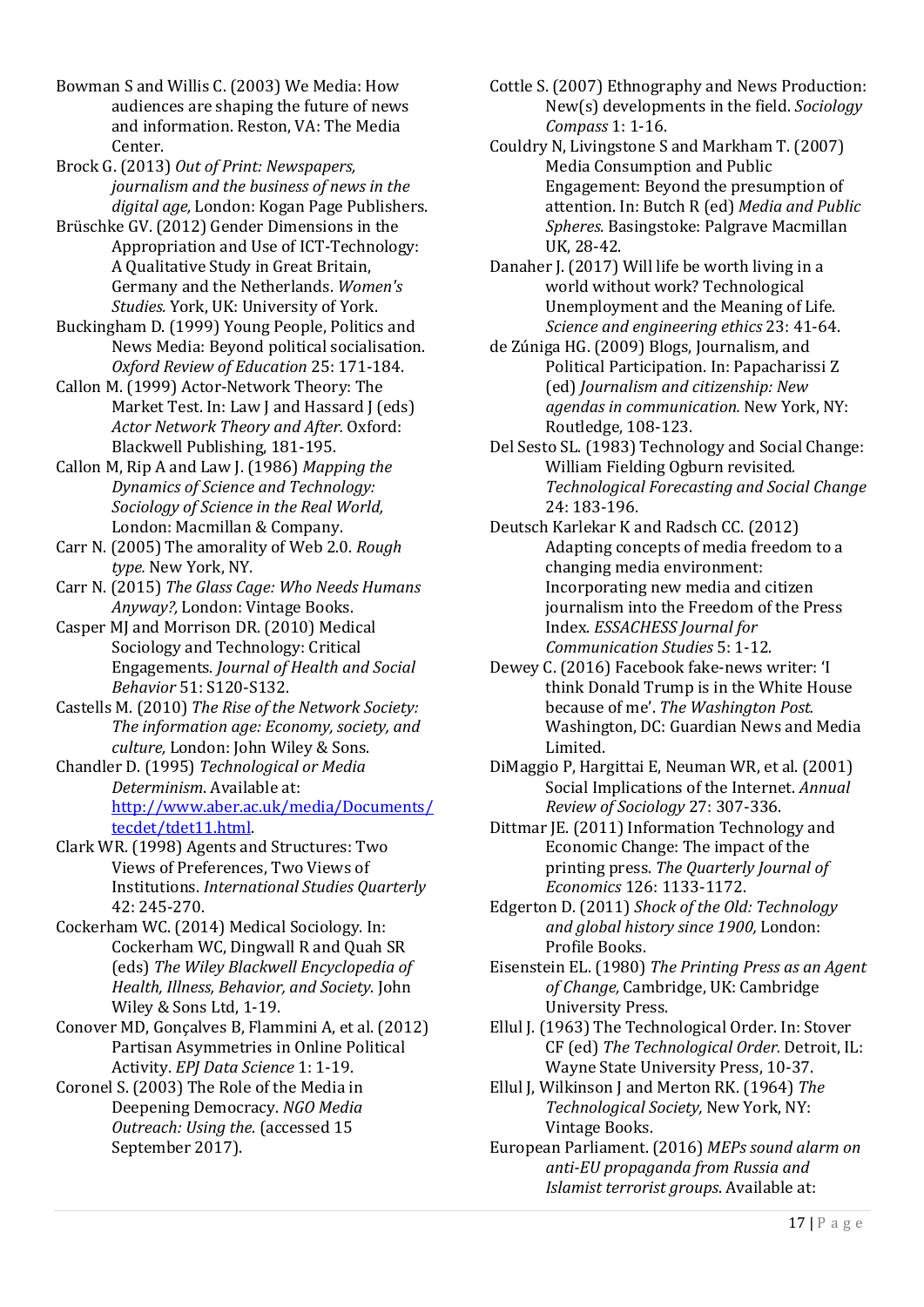[http://www.europarl.europa.eu/news/en/](http://www.europarl.europa.eu/news/en/press-room/20161118IPR51718/meps-sound-alarm-on-anti-eu-propaganda-from-russia-and-islamist-terrorist-groups) [press-room/20161118IPR51718/meps](http://www.europarl.europa.eu/news/en/press-room/20161118IPR51718/meps-sound-alarm-on-anti-eu-propaganda-from-russia-and-islamist-terrorist-groups)[sound-alarm-on-anti-eu-propaganda-from](http://www.europarl.europa.eu/news/en/press-room/20161118IPR51718/meps-sound-alarm-on-anti-eu-propaganda-from-russia-and-islamist-terrorist-groups)[russia-and-islamist-terrorist-groups.](http://www.europarl.europa.eu/news/en/press-room/20161118IPR51718/meps-sound-alarm-on-anti-eu-propaganda-from-russia-and-islamist-terrorist-groups)

- Febvre L and Martin H-J. (1976) *The Coming of the Book: The impact of printing 1450-1800,*  London and New York, NY: Verso.
- Feenberg A. (1992) Subversive Rationalization: Technology, Power, and Democracy 1. *Inquiry* 35: 301-322.
- Finnegan R. (1988) *Literacy and Orality: Studies in the Technology of Communication,* Oxford: Blackwell Publishing.
- Flaxman S, Goel S and Rao JM. (2016) Filter bubbles, echo chambers, and online news consumption. *Public Opinion Quarterly* 80: 298-320.
- Freeberg A. (2004) Democratic Rationalization. In: Kaplan DM (ed) *Readings in the Philosophy of Technology.* Oxford: Rowman & Littlefield, 139-155.
- Friedman G. (2014) Workers without Employers: Shadow corporations and the rise of the gig economy. *Review of Keynesian Economics* 2: 171-188.
- Fung A, Russon Gilman H and Shkabatur J. (2013) Six Models for the Internet + Politics. *International Studies Review* 15: 30-47.
- Gil de Zúñiga H, Jung N and Valenzuela S. (2012) Social media use for news and individuals' social capital, civic engagement and political participation. *Journal of Computer‐Mediated Communication* 17: 319-336.
- Gilbert R. (1992) Citizenship, Education and Postmodernity. *British Journal of Sociology of Education* 13: 51-68.
- Gillmor D. (2006) *We the Media: Grassroots journalism by the people, for the people,*  Sebastopol, CA: O'Reilly Media, Inc.
- Grossman L. (2006) *Person of the Year: You*. Available at: [http://content.time.com/time/covers/0,16](http://content.time.com/time/covers/0,16641,20061225,00.html)

[641,20061225,00.html.](http://content.time.com/time/covers/0,16641,20061225,00.html)

- Gunderson R. (2016) The Sociology of Technology before the Turn to Technology. *Technology in Society* 47: 40-48.
- Gunter B. (2016) *News and the Net,* London: Routledge.
- Hamilton EC. (2016) From Constructivism to Normative Critique: Technology, History, and Politics. In: Hamilton EC (ed) *Technology and the Politics of University Reform.* New York, NY: Palgrave Macmillan, 17-45.
- Harari YN. (2016) *Homo Deus: A brief history of tomorrow,* London: Harvill Secker.
- Harrisson D and Laberge M. (2002) Innovation, Identities and Resistance: The Social Construction of an Innovation Network. *Journal of Management Studies* 39: 497-521.
- Harty C. (2006) Innovation in construction: A sociology of technology approach. *Building Research and Information* 33: 512-522.
- Healy K. (2017) Public Sociology in the Age of Social Media. *American Political Science Association* 15: 771-780.
- Heilbroner RL. (1967) Do Machines Make History? *Technology and Culture* 8: 335-345.
- Henry N. (2007) *American Carnival: Journalism under siege in an age of new media,* Oakland, CA: University of California Press.
- Hermida A and Thurman N. (2008) A Clash of Cultures: The integration of user-generated content within professional journalistic frameworks at British newspaper websites. *Journalism Practice* 2: 343-356.
- Hicks MJ and Devaraj S. (2015) The Myth and the Reality of Manufacturing in America. Ball State University, Muncie, IN: Center for Business and Economic Research.
- Hiler J. (2002) Blogosphere: The emerging media ecosystem: How weblogs and journalists work together to report, filter and break the news. *Microcontent news: The online magazine for weblogs, webzines, and personal publishing*: Tuesday, 28 May.
- Hirst M. (2012) One Tweet does not a Revolution Make: Technological Determinism, Media and Social Change. *Global Media Journal-Australian Edition* 6: 1-11.
- Holmes D. (2009) New Media Theory. In: Littlejohn SW and Foss KA (eds) *Encyclopaedia of Communication Theory.* Thousand Oaks, CA: Sage Publications Ltd, 684-688.
- Holt K, Shehata A, Strömbäck J, et al. (2013) Age and the effects of news media attention and social media use on political interest and participation: Do social media function as leveller? *European Journal of Communication* 28: 19-34.
- Honari A. (2015) Online social research in Iran: A need to offer a bigger picture. *CyberOrient: The Online Journal of Virtual Middle East* 9: ISSN 1804-3194.
- Horton D and Wohl RR. (1956) Mass Communication and Para-social Interaction: Observations on Intimacy at a Distance. *Psychiatry* 19: 215-229.
- Housley. (2017) Reorienting Sociology: Disruption and Digital Technology. *The Sociological Review.* University of London: The Sociological Review Publication Ltd.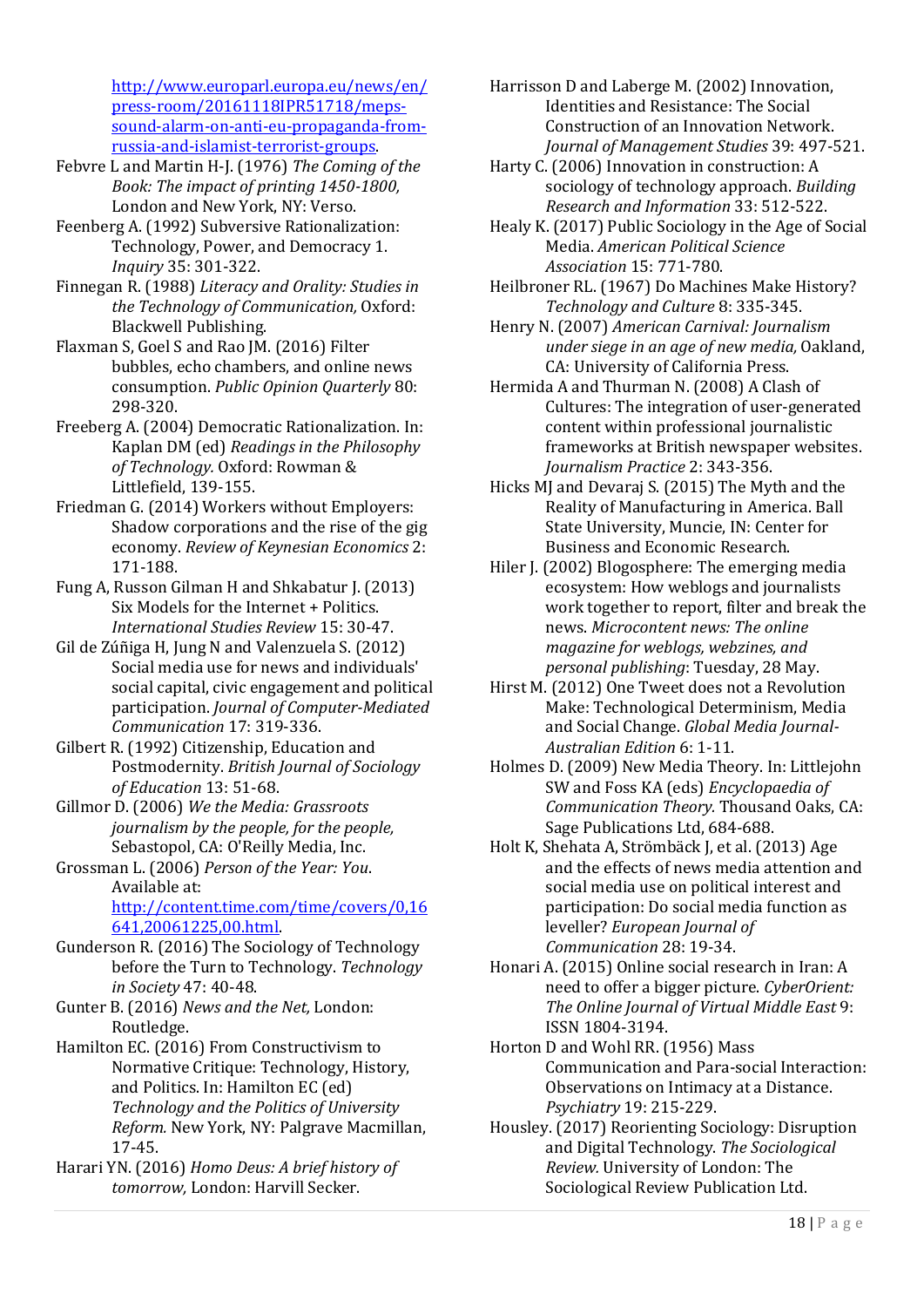Howard P, Savage S, Flores-Saviaga C, et al. (2016) Social Media, Civic Engagement, and the Slacktivism Hypothesis: Lessons from Mexico's "El Bronco". *Journal Of International Affairs* 70: 55-73.

Howard PN. (2010) *The Digital Origins of Dictatorship and Democracy: Information technology and political Islam,* New York: Oxford University Press.

Howell L. (2013) Digital Wildfires in a Hyperconnected World. In: Howell L (ed) *Global Risks 2013.* Geneva: World Economic Forum, 23-27.

Huesemann M and Huesemann J. (2011) *Techno-Fix: Why Technology Won't Save Us or the Environment,* Gabriola Island, BC: New Society Publishers.

Hussain MM and Howard PN. (2013) What Best Explains Successful Protest Cascades? ICTs and the fuzzy causes of the Arab Spring. *International Studies Review* 15: 48-66.

Jenkins H. (2006) *Convergence Culture: Where old and new media collide,* New York, NY: New York University (NYU) Press.

Jian L and Usher N. (2014) Crowd-Funded Journalism. *Journal of Computer-Mediated Communication* 19: 155-170.

Jowett GS and O'Donnell V. (2014) *Propaganda & Persuasion,* Thousand Oaks, CA: Sage Publications Ltd.

Keen A. (2008) *The Cult of the Amateur: How blogs, MySpace, YouTube and the rest of today's user-generated media are killing our culture and economy,* London, UK: Nicholas Brealey Publishing Ltd.

Keen A. (2015) *The Internet is Not the Answer,*  London: Atlantic Books Ltd.

Klein HK and Kleinman DL. (2002) The Social Construction of Technology: Structural Considerations. *Science, Technology & Human Values* 27: 28-52.

Lanier J. (2014) *Who Owns the Future?,* London: Simon and Schuster.

Lasica JD. (1997) Get it fast, but get it right. *American Journalism Review* 19: 64.

Latour B. (1999) On Recalling ANT. In: Law J and Hassard J (eds) *Actor Network Theory and After.* Oxford: Blackwell Publishing, 15-25.

Latour B. (2000) Technology is Society made Durable. In: Grint K (ed) *Work and Society: A Reader.* Cambridge, UK: Polity Press, 41-53.

Latour B. (2005) *Reassembling the Social: An Introduction to Actor-Network-Theory,*  Oxford: Oxford University Press.

Laurier E and Philo C. (1999) X-Morphising: Review Essay of Bruno Latour's Aramis, or the Love

of Technology. *Environment and Planning A* 31: 1047–1071.

Law J. (1992) Notes on the Theory of the Actor-Network: Ordering, Strategy, and Heterogeneity. *Systemic Practice and Action Research* 5: 379-393.

Lazer D, Baum M, Grinberg N, et al. (2017) Final Report. *Combating Fake News: An Agenda for Research and Action.* Harvard University, Cambridge, MA: Harvard Kennedy School, Shorenstein Center on Media, Politics and Public Policy, 1-19.

Lee N and Hassard J. (1999) Organization Unbound: Actor-Network Theory, Research Strategy and Institutional Flexibility. *Organization* 6: 391-404.

Leonardi PM and Jackson MH. (2004) Technological Determinism and Discursive Closure in Organizational Mergers. *Journal of Organizational Change Management* 17: 615-631.

Levin S, Wong JC and Harding L. (2016) Facebook backs down from 'napalm girl' censorship and reinstates photo. *The Guardian.* London: Guardian News and Media Limited.

Lewis SC, Kaufhold K and Lasorsa DL. (2010) Thinking about Citizen Journalism: The philosophical and practical challenges of user-generated content for community newspapers. *Journalism Practice* 4: 163- 179.

Lievrouw LA. (2002) Determination and Contingency in New Media Development: Diffusion of Innovations and Social Shaping of Technology Perspectives. In: Lievrouw L and Livingstone S (eds) *Handbook of New Media: Social Shaping and Consequences of ICTs.* London: Sage Publications Ltd, 183- 199.

Lievrouw LA. (2011) *Alternative and Activist New Media,* Cambridge, UK: Polity Press.

Livingston S and Bennett WL. (2003) Gatekeeping, Indexing, and Live-Event News: Is technology altering the construction of news? *Political Communication* 20: 363-380.

Lott Y. (2015) The Need for a Gender Perspective on Digitalization. *Social Europe Journal* 9: 28-29.

Lupton D. (2012) *Digital Sociology,* Sydney: University of Sydney.

MacKenzie D. (1984) Marx and the Machine. *Technology and Culture* 25: 473-502.

MacKenzie D and Wajcman J. (1999) *The Social Shaping of Technology,* Buckingham, UK: Open University Press.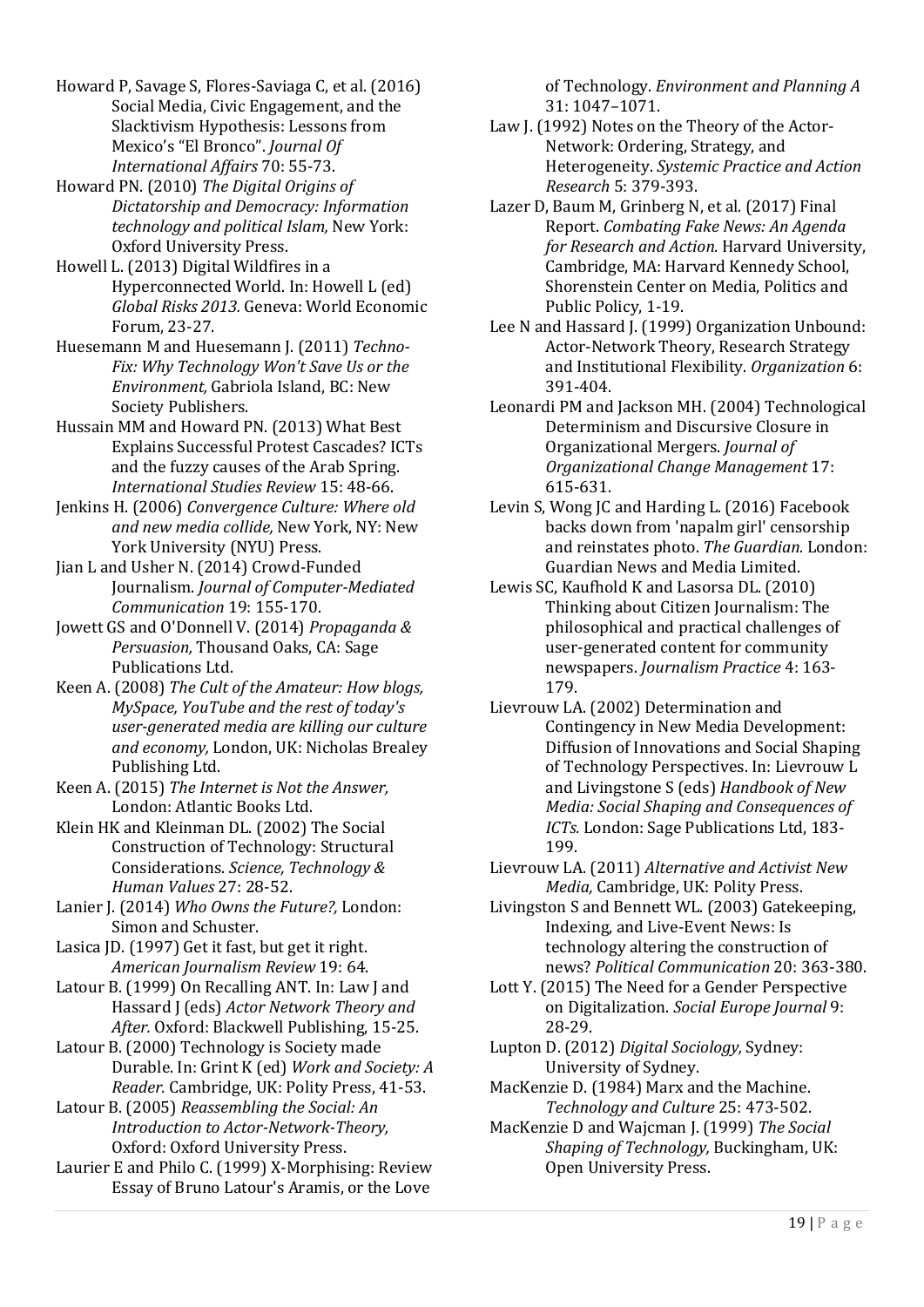Maheshwari S. (2017) *How Fake News Goes Viral: A Case Study*. Available at: [https://www.nytimes.com/2016/11/20/b](https://www.nytimes.com/2016/11/20/business/media/how-fake-news-spreads.html?_r=0) [usiness/media/how-fake-news](https://www.nytimes.com/2016/11/20/business/media/how-fake-news-spreads.html?_r=0)spreads.html? $r=0$ .

Marres N. (2017) *Digital Sociology: The Reinvention of Social Research,* London: Polity Press.

Marshall H. (1962) *Gutenberg Galaxy: The Making of Typographic Man,* Toronto, Ontario: University of Toronto Press.

Marshall KP. (1999) Has Technology Introduced New Ethical Problems? *Journal of business ethics* 19: 81-90.

Martin SE and Copeland DA. (2003) *The Function of Newspapers in Society: A global perspective,*  Westport, CT: Greenwood Publishing Group.

Marx K. (1992) *Poverty of Philosophy,* Geneva: International Publishers.

McChesney RW. (2012) Farewell to Journalism? Time for a rethinking. *Journalism Practice* 6: 614-626.

McDermott J. (1969) Technology: The Opiate of the Intellectuals. *New York Review of Books* 31st July, 1969: New York.

McLuhan M. (1964) *Understanding Media: The Extensions of Man,* New York, NY: McGraw-Hill.

McLuhan M. (2003) Media Ecology. In: Griffin EA (ed) *A First Look at Communication Theory.* New York, NY: McGraw-Hill, pp. 312-322.

Mesthene EG. (1969) The Role of Technology in Society. *Technology and Culture* vol. 10: pp. 489-536.

Morozov E. (2009) Iran: Downside to the" twitter revolution". *Dissent* 56: 10-14.

Morozov E. (2014) *To Save Everything, Click Here: The Folly of Technological Solutionism,* New York: PublicAffairs.

Mosco V. (2004) *The Digital Sublime: Myth, Power, and Cyberspace,* Cambridge, MA: The MIT Press.

Mungiu-Pippidi A and Munteanu I. (2009) Moldova's" Twitter Revolution". *Journal of Democracy* 20: 136-142.

Murtha J. (2016) *How fake news sites frequently trick big-time journalists*. Available at: [https://www.cjr.org/analysis/how\\_fake\\_ne](https://www.cjr.org/analysis/how_fake_news_sites_frequently_trick_big-time_journalists.php) ws sites frequently trick big[time\\_journalists.php.](https://www.cjr.org/analysis/how_fake_news_sites_frequently_trick_big-time_journalists.php)

Murthy D. (2016) Critically engaging with social media research methods. In: McKie L and Ryan L (eds) *An End to the Crisis of Empirical Sociology? Trends and Challenges in Social Research.* London: Routledge, 81- 98.

Newman N, Fletcher R, Kalogeropoulos A, et al. (2017) Reuters Institute | Digital News Report 2017. University of Oxford, Oxford, UK: Reuters Institute for the Study of Journalism.

Newman N, Levy DA and Nielsen RK. (2015) Reuters Institute Digital News Report 2015: Tracking the Future of News. Oxford, UK: Reuters Institute for the Study of Journalism, Department of Politics and International Relations, University of Oxford.

Noble DF. (1986) *Forces of Production: A Social History of Industrial Automation,* New York, NY: Oxford University Press.

Nyhan B and Reifler J. (2010) When Corrections Fail: The persistence of political misperceptions. *Political Behavior* 32: 303- 330.

Nyhan B and Reifler J. (2015) Displacing Misinformation about Events: An experimental test of causal corrections. *Journal of Experimental Political Science* 2: 81-93.

O'Reilly T. (2005) *What is Web 2.0? Design Patterns and Business Models for the Next Generation of Software*. Available at: [http://www.oreilly.com/pub/a//web2/arc](http://www.oreilly.com/pub/a/web2/archive/what-is-web-20.html) [hive/what-is-web-20.html.](http://www.oreilly.com/pub/a/web2/archive/what-is-web-20.html)

Ogburn WF. (1922) *Social Change with Respect to Culture and Original Nature,* New York, NY: BW Huebsch.

Orton-Johnson K and Prior N. (2013) *Digital Sociology: Critical perspectives,* London: Palgrave Macmillan UK.

Pariser E. (2011) *The Filter Bubble: What the Internet is hiding from you,* London: Penguin Group.

Parkinson HJ. (2016) Click and elect: how fake news helped Donald Trump win a real election. *The Guardian.* London: Guardian News and Media Limited.

Pew Research Center. (2010) *The News Environment in America*. Available at: [http://www.journalism.org/2010/03/01/n](http://www.journalism.org/2010/03/01/news-environment-america/) [ews-environment-america/.](http://www.journalism.org/2010/03/01/news-environment-america/)

Pinch TJ and Bijker WE. (1984) The Social Construction of Facts and Artefacts: Or how the sociology of science and the sociology of technology might benefit each other. *Social studies of science* 14: 399-441.

Pomerantsev P and Weiss M. (2014) The Menace of Unreality: How the Kremlin weaponizes information, culture and money. *The Interpreter, The Institute of Modern Russia (IMR)* 22: 1-44.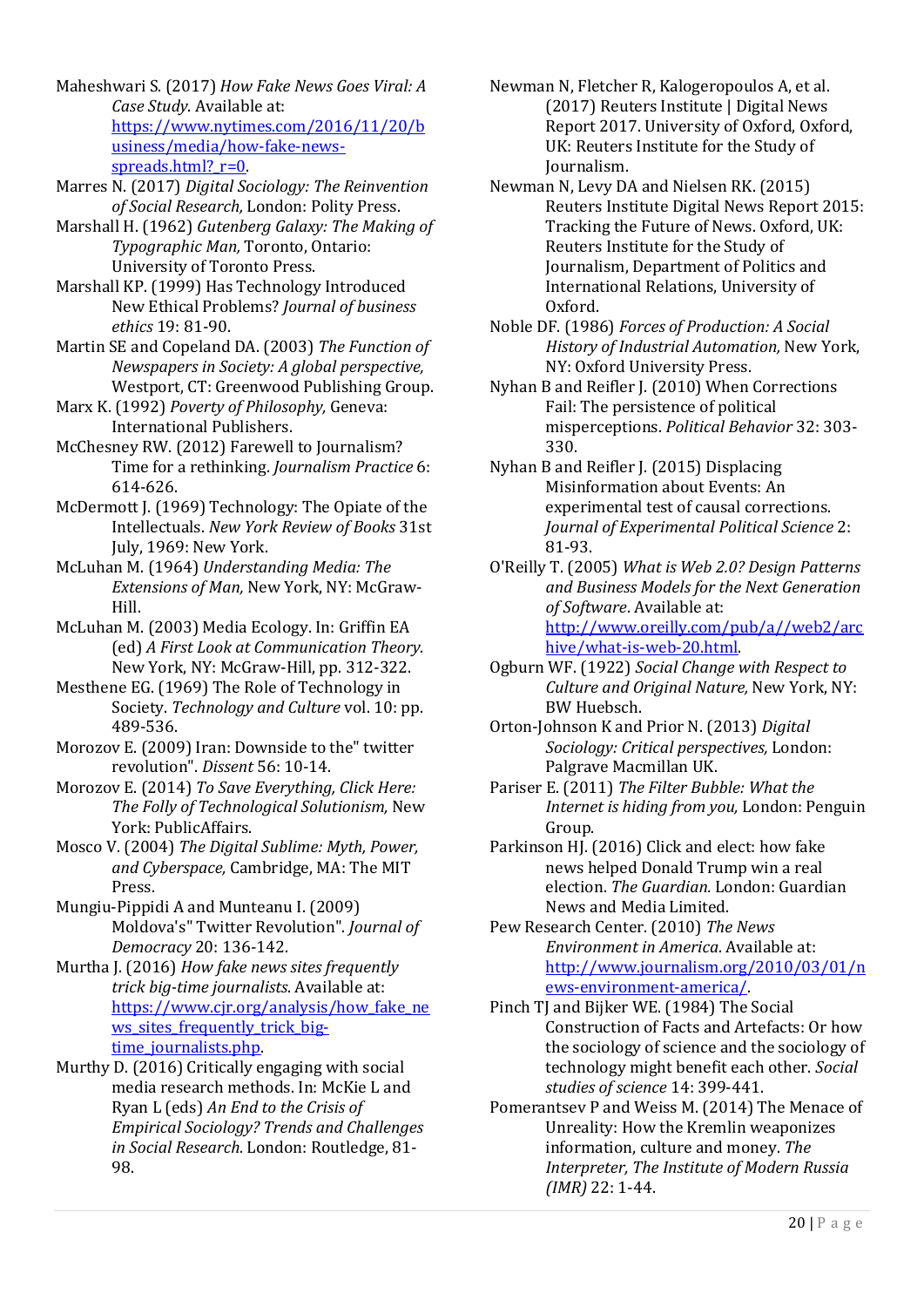Poole MS and DeSanctis G. (1990) Understanding the Use of Group Decision Support Systems: The Theory of Adaptive Structuration. In: Fulk J and Steinfield CW (eds) *Organizations and Communication Technology.* Newbury Park, CA: Sage Publications Ltd, 173-193.

Putnam RD. (2001) *Bowling Alone: The collapse and revival of American community,* New York, NY: Simon and Schuster.

Rahimi B. (2011) The Agonistic Social Media: Cyberspace in the formation of dissent and consolidation of state power in postelection Iran. *The Communication Review* 14: 158- 178.

Ramella F. (2015) *Sociology of Economic Innovation,*  London: Routledge.

Reed MI. (1997) In Praise of Duality and Dualism: Rethinking Agency and Structure in Organizational Analysis. *Organization Studies* 18: 21-42.

Robinson JP and Levy MK. (1986) *The Main Source Learning From Television News,* Beverly Hills, CA: Sage Publications Ltd.

Rosen J. (2009) Audience Atomization Overcome: Why the Internet weakens the authority of the press. *PressThink*. (accessed 20 August 2017).

Russell S. (1986) The Social Construction of Artefacts: A response to Pinch and Bijker. *Social studies of science* 16: 331-346.

Saettler P. (1990) *The Evolution of American Educational Technology,* Englewood, CO: Libraries Unlimited.

Sanders K. (2003) *Ethics and Journalism,* London: Sage Publications Ltd.

Savage M and Burrows R. (2009) Some Further Reflections on the Coming Crisis of Empirical Sociology. *Sociology* 43: 762-772.

Savage M, Devine F, Cunningham N, et al. (2013) A New Model of Social Class? Findings from the BBC's Great British Class Survey Experiment. *Sociology* 47: 219-250.

Schot J and Rip A. (1997) The Past and Future of Constructive Technology Assessment. *Technological Forecasting and Social Change* 54: 251-268.

Schudson M. (1989) The Sociology of News Production. *Media, Culture & Society* 11: 263-282.

Shah DV, Rojas H and Cho J. (2009) Media and Civic Participation: On understanding and misunderstanding communication effects. In: Bryant J and Oliver MB (eds) *Media effects: Advances in theory and research.* New York, NY: Routledge, 207–227.

Shao C, Ciampaglia GL, Varol O, et al. (2017) The Spread of Fake News by Social Bots. *arXiv preprint arXiv:1707.07592*.

Sharif N. (2004) Contributions from the Sociology of Technology to the Study of Innovation Systems. *Knowledge, Technology & Policy* 17: 83-105.

Sheppard E. (2002) The Spaces and Times of Globalization: Place, Scale, Networks, and Positionality\*. *Economic Geography* 78: 307- 330.

Shirky C. (2009) *Here Comes Everybody: How change happens when people come together,*  London: Penguin Group.

Smith MR and Marx L. (1994) *Does Technology Drive History?: The Dilemma of Technological Determinism,* Cambridge, MA: The MIT Press.

Starbird K. (2017) Examining the Alternative Media Ecosystem through the Production of Alternative Narratives of Mass Shooting Events on Twitter. 1-10.

Sunstein CR. (2002) *Republic.com 2.0,* Princeton, NJ: Princeton University Press.

Sunstein CR. (2009) *Going to Extremes: How like minds unite and divide,* New York: Oxford University Press.

Swart J, Peters C and Broersma M. (2017) Repositioning News and Public Connection in Everyday Life: A user-oriented perspective on inclusiveness, engagement, relevance, and constructiveness. *Media, Culture & Society* 39: 902-918.

Taylor TL. (2012) *Raising the Stakes: E-Sports and the Professionalization of Computer Gaming,*  Cambridge, MA: The MIT Press.

The Economist. (2016) *The Post-Truth World: Yes, I'd lie to you*. Available at: [http://www.economist.com/news/briefing](http://www.economist.com/news/briefing/21706498-dishonesty-politics-nothing-new-manner-which-some-politicians-now-lie-and) [/21706498-dishonesty-politics-nothing](http://www.economist.com/news/briefing/21706498-dishonesty-politics-nothing-new-manner-which-some-politicians-now-lie-and)[new-manner-which-some-politicians-now](http://www.economist.com/news/briefing/21706498-dishonesty-politics-nothing-new-manner-which-some-politicians-now-lie-and)[lie-and.](http://www.economist.com/news/briefing/21706498-dishonesty-politics-nothing-new-manner-which-some-politicians-now-lie-and)

Thielman S. (2016a) Facebook fires trending team, and algorithm without humans goes crazy. *The Guardian.* London: Guardian News and Media Limited.

Thielman S. (2016b) Facebook news selection is in hands of editors not algorithms, documents show. *The Guardian.* London: Guardian News and Media Limited.

Thompson D. (2016) The Print Apocalypse and How to Survive It. *The Atlantic.* Washington, DC: The Atlantic Monthly Group.

Tocqueville Ad, Mansfield HC and Winthrop D. (2000) *Democracy in America,* Chicago: The University of Chicago Press.